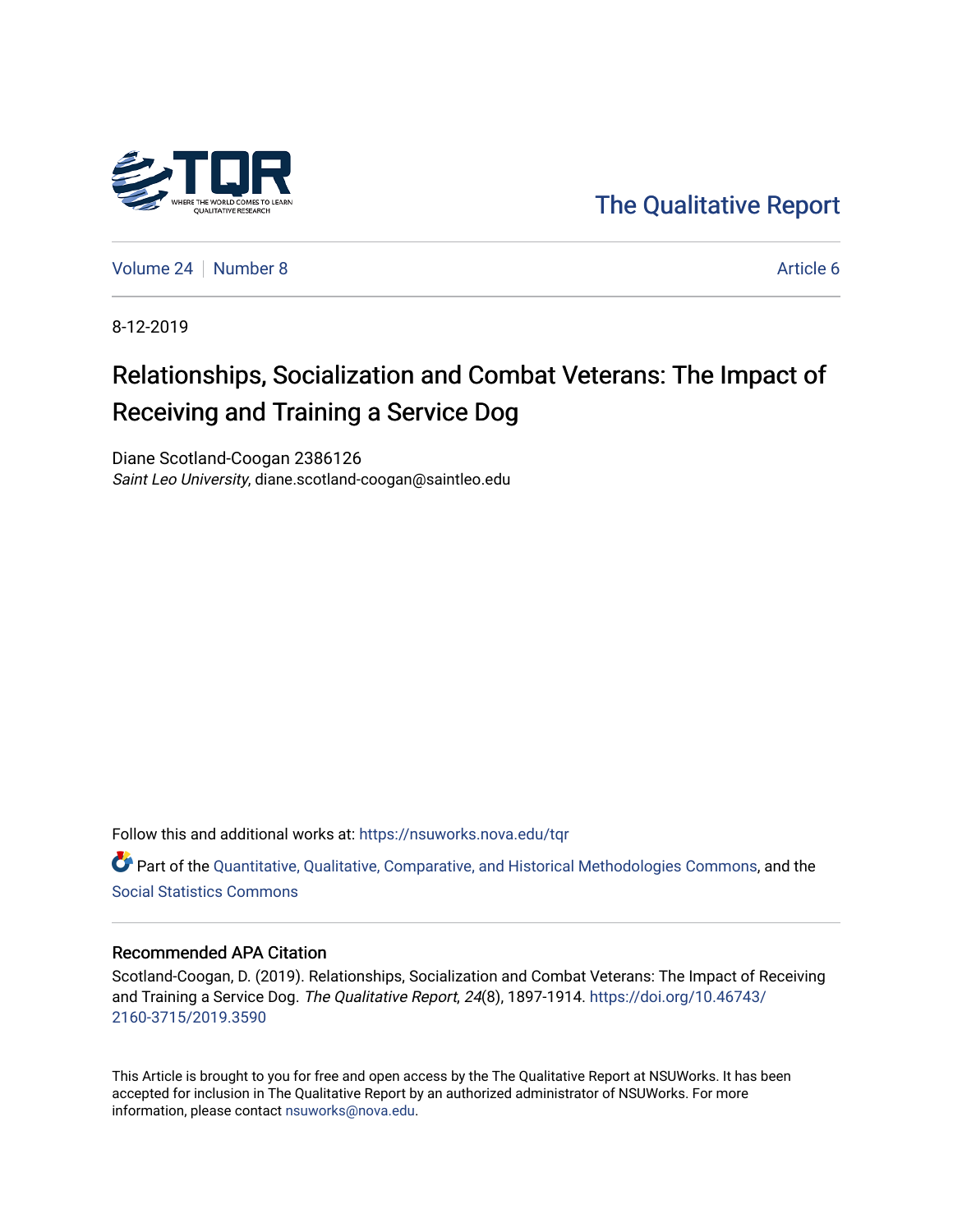# **Qualitative Research Graduate Certificate** Indulge in Culture Exclusively Online . 18 Credits **LEARN MORE**

# Relationships, Socialization and Combat Veterans: The Impact of Receiving and Training a Service Dog

# Abstract

The impact of posttraumatic stress disorder (PTSD) on our combat veterans and their families is extensive. Without support, negative outlook, lack of trust in others, negative perception of self, and lack of trust in one's judgment persist. The support of loved ones is essential to treatment adherence and rehabilitation (Meis, Barry, Kehle, Erbes, & Polusny, 2010). The Veterans Administration (VA) has been using canines to assist combat veterans in reintegrating into civilian life, and most currently as a part of psychological therapy (Rubenstein, 2012). This research examined the impact of receiving and training a service dog on combat veterans with PTSD using Stake's collective case study model. Interviews were conducted with fifteen combat veterans diagnosed with PTSD participating in a 14-week program for receiving and training their own service dog. Anger symptom severity decreases were reported, which had the residual effects of improved relationships and socialization.

# Keywords

Posttraumatic Stress Disorder, Anger, Relationships, Socialization, Service Dogs, Qualitative Study, Multiple Case Study

# Creative Commons License



This work is licensed under a [Creative Commons Attribution-Noncommercial-Share Alike 4.0 International](https://creativecommons.org/licenses/by-nc-sa/4.0/)  [License](https://creativecommons.org/licenses/by-nc-sa/4.0/).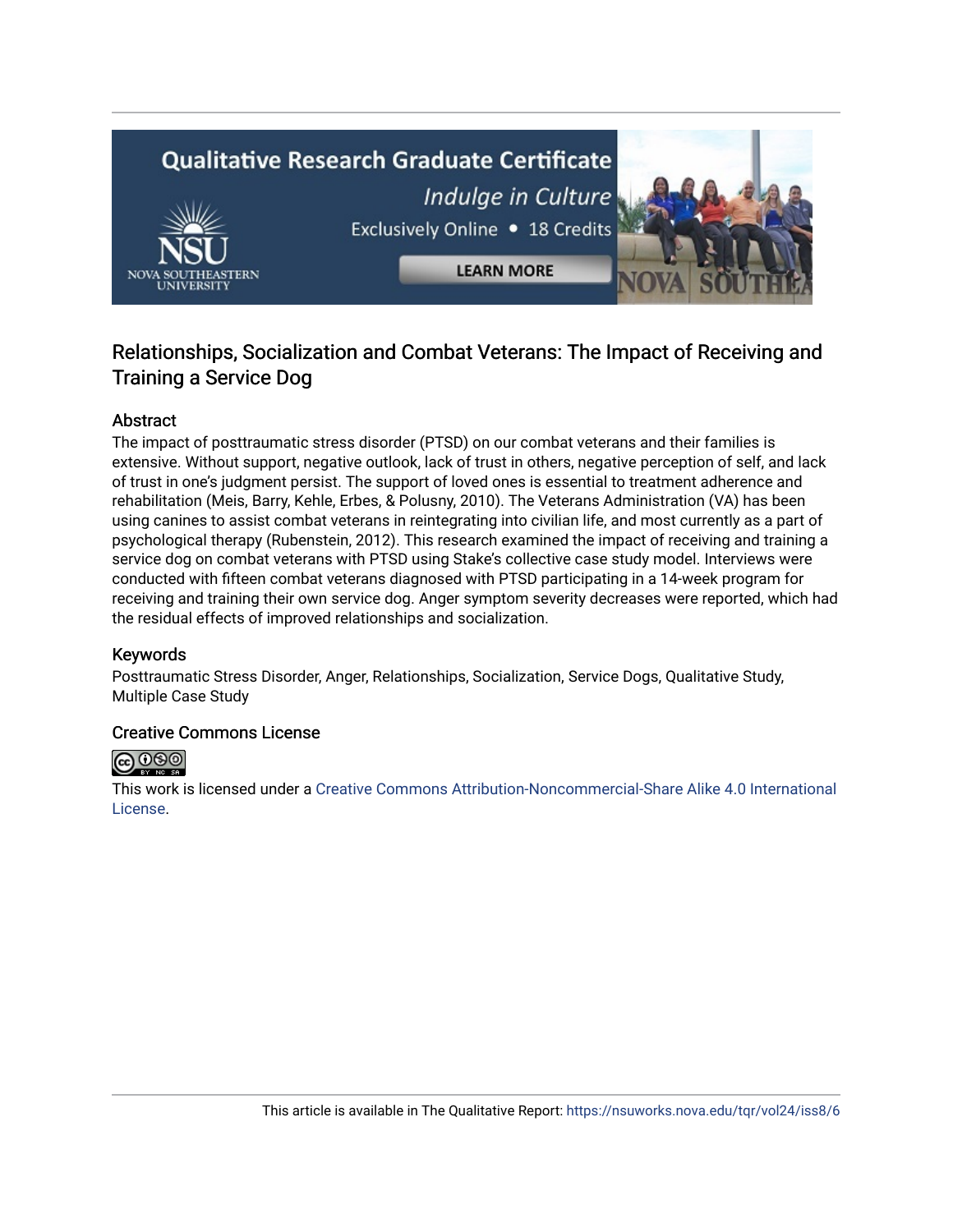

# **Relationships, Socialization and Combat Veterans: The Impact of Receiving and Training a Service Dog**

Diane Scotland-Coogan Saint Leo University, St. Leo, Florida, USA

*The impact of posttraumatic stress disorder (PTSD) on our combat veterans and their families is extensive. Without support, negative outlook, lack of trust in others, negative perception of self, and lack of trust in one's judgment persist. The support of loved ones is essential to treatment adherence and rehabilitation (Meis, Barry, Kehle, Erbes, & Polusny, 2010). The Veterans Administration (VA) has been using canines to assist combat veterans in reintegrating into civilian life, and most currently as a part of psychological therapy (Rubenstein, 2012). This research examined the impact of receiving and training a service dog on combat veterans with PTSD using Stake's collective case study model. Interviews were conducted with fifteen combat veterans diagnosed with PTSD participating in a 14-week program for receiving and training their own service dog. Anger symptom severity decreases were reported, which had the residual effects of improved relationships and socialization. Keywords: Posttraumatic Stress Disorder, Anger, Relationships, Socialization, Service Dogs, Qualitative Study, Multiple Case Study*

# **Introduction**

Symptoms of PTSD have a formidable impact on the lives of veterans, these include re-experiencing, traumatic events, physical arousal which can include sleep disturbance, irritability, anger, and rage; difficulty concentrating, hypervigilance, anxiety and dysfunctional cognitions (American Psychiatric Association [APA], 2013; Whealin, 2015). Avoidance symptoms limit where they can go, what they can do, which isolates them from others. Emotional numbing makes it difficult for the veteran to experience love. All of these symptoms negatively affect interpersonal relationships. Friends and family struggle to understand these behaviors and respond in ways that add to the problem rather than help in the healing process. In failing to provide needed support, the veteran becomes even more isolated (Whealin, 2015). Without support, negative outlook, lack of trust in others, negative perception of self, and lack of trust in one's judgment persist (APA, 2013). Negative mood is persistent, as well as experiencing feelings of fear, anger, guilt, and shame (APA, 2013). Individuals may no longer participate in activities they had previously found enjoyable. Experiencing a detachment from others, inability to feel joy, satisfaction, emotional intimacy, empathy, or sexual attraction is commonplace. Rage, aggression, or uncontrolled explosive episodes may happen with little to no provocation. Impaired executive functioning processes such as emotional regulation may lead to problematic interpersonal relationships (APA, 2013). Veterans and their families experience higher rates of divorce, child abuse and neglect, and homicide (Watson Institute for International and Public Affairs, 2015), and domestic violence (National Council of Child Abuse and Family Violence, 2015).

Living with PTSD has many challenges. The impact of multiple deployments on the veteran is seen in war borne physical and psychological disabilities. Family and friends must deal with their absence, grieve their deaths, or navigate living with the person who comes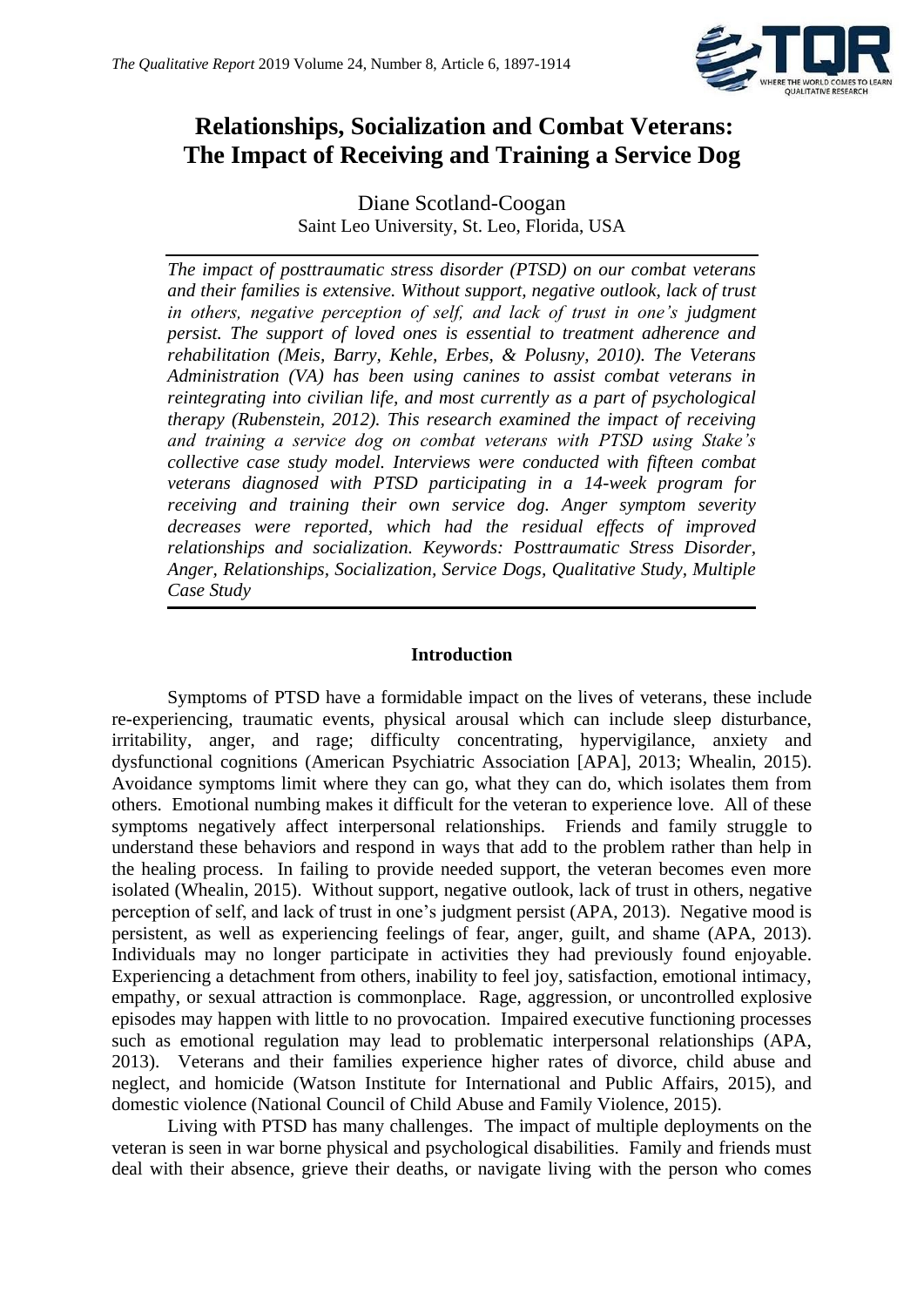home forever changed (Coll, Weiss, & Yarvis, 2011; Watson Institute for International and Public Affairs, 2015).

The stigmatization associated with mental health issues for those in the military keeps many from seeking treatment. The military culture endorses invincibility and regards mental illness as a weakness (Hoge, Auchterlonie, & Milliken, 2006). The trust veterans have built with military comrades does not carry over to civilians. Understanding military culture becomes central to working with veterans (Coll et al., 2011).

The military has many animal-assisted therapy (AAT) programs; however, there have been no published empirical investigations of the effectiveness of these programs (Knisely et al., 2012; Rothbaum, 2013). Given the prevalence of PTSD symptoms and diagnoses in veterans, the small percentage of those with this disorder seeking treatment, and the high dropout rates for PTSD treatments, research for alternative treatments is needed (Coll et al., 2011; Fisher, 2015; Goetter et al., 2015). Identifying a treatment modality for PTSD which would be more acceptable to the veteran population, encouraging participation and completion of a program, and improving symptoms of PTSD is the purpose of this study. Given that service dogs have long been used to assist those with physical handicaps such as blindness, deafness and those with ambulatory limitations (Rubenstein, 2012) and as emotional support (Taylor, Edwards, & Pooley, 2013) a curiosity of the impact on veterans drove this study. Should the training and receipt of a service dog demonstrate effective results for diminishing PTSD symptoms it may be an alternative solution for those who may not be comfortable seeking help in a more traditional manner and may mitigate the stigma associated with mental health treatment in the military.

### **Literature Review**

The impact of PTSD on relationships and socialization must be understood through the symptoms which negatively influence a veteran's ability to have healthy relationships. Anger, social anxiety, emotional numbing, and an inability to trust may all provide the perfect storm for relationship destruction. Given the importance of social support to lessen symptom severity of PTSD, treatments should include addressing these symptoms in an effort to improve relationships, provide social support, and increase independence for these veterans.

#### **Anger**

Dysfunctional anger may be described as anger experienced too quickly, frequently and intensely. Considered a natural survival instinct, anger is a common symptom for combat veterans with PTSD. The heightened arousal associated with PTSD promotes a quick response, usually with little appraisal of the situation (DiGiuseppe & Tafrate, 2003; U.S. Department of Veteran Affairs, 2015). Anger can mask feelings of shame and guilt, that so many deal with as a result of what they have done and seen when deployed (Morland, Love, Mackintosh, Greene, & Rosen, 2012). Problematic behaviors derived from anger include domestic violence, child abuse, property destruction, and risk-taking behavior, the impact of which can be seen in failed relationships (Coll et al., 2011; DiGiuseppe & Tafrate, 2003).

The fear experienced from angry outbursts causes others to pull away (Dekel  $\&$ Monson, 2010). Family members struggle with interacting with their loved one, constantly adjusting their behaviors to avoid triggering a negative response (Mansfield, Schaper, Yanagida, & Rosen, 2014). The support of loved ones is essential to treatment adherence and rehabilitation (Meis et al., 2010), and in overcoming the effect of the military's stigma of receiving mental health services (Dekel & Monson, 2010). Sadly, many spouses will choose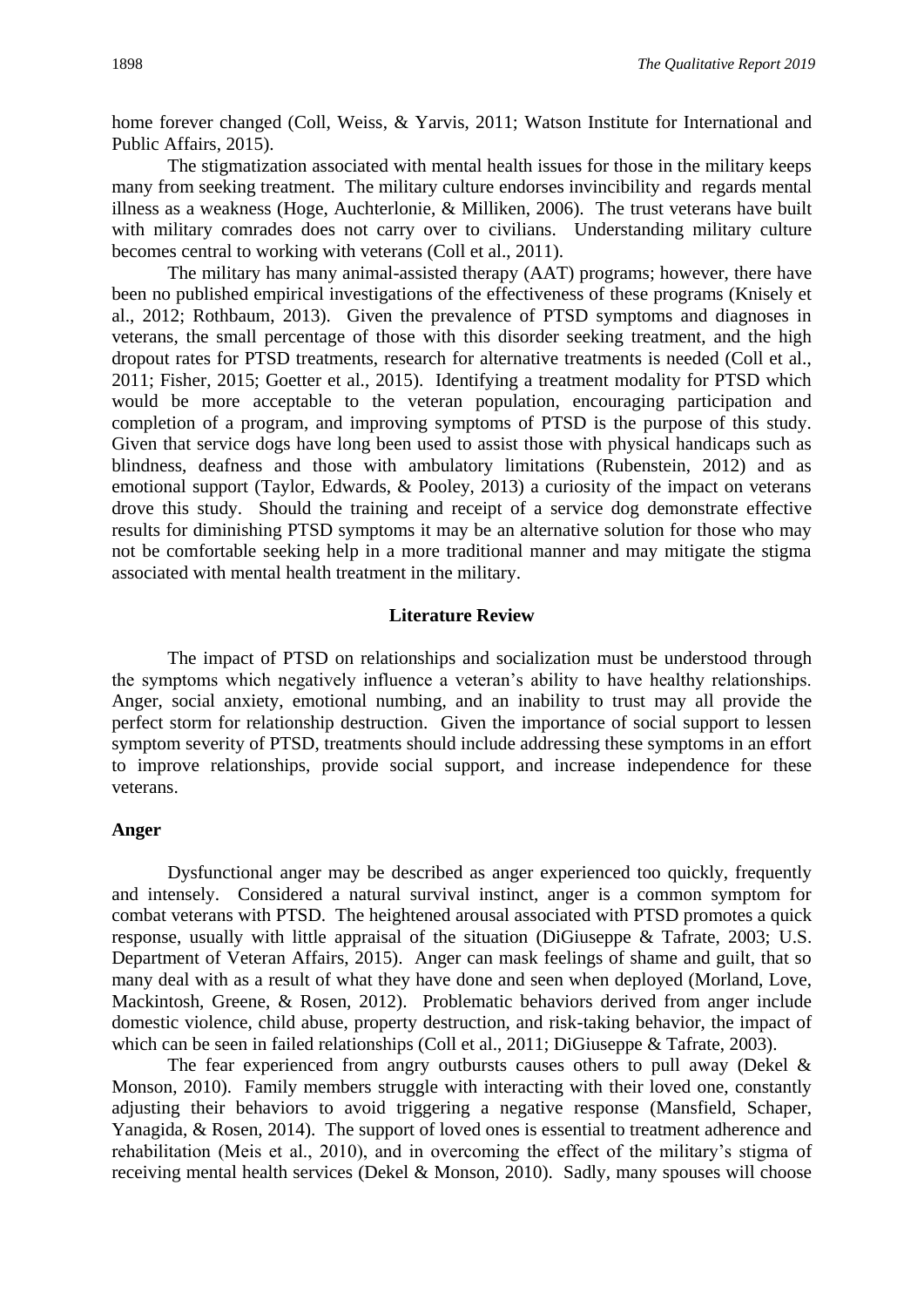to leave; others stay out of fear their loved will commit suicide or out of a sense of duty (Mansfield et al., 2014). Those who stay experience devastating loneliness and feelings of disconnect and neglect (Beks, 2016).

# **Socialization and Relationships**

Kashdan, Julian, Merritt, and Uswatte (2006) stated that the social anxiety experienced by veterans with PTSD has effects on well-being based on the need for fulfilling social interactions for psychological health. Those with anxiety in social situations will avoid social activities, and if this is not possible, will be hypervigilant, ruminate about potential threats, and utilize self-protective behaviors such as restricting emotional expression, limited movement, minimal engagement in conversations, and careful consideration of responses to others to prevent rejection. While veterans may want to have better relationships, their symptoms are such that they feel less anxious and emotional when they isolate (Kashdan et al., 2006).

Given the benefits of peer support, if the family disconnects from the veteran, there is a potential for increased severity of PTSD symptoms (Allen et al., 2010). Anger, in part, impairs the ability to have healthy interpersonal relationships, family members walk on eggshells, and friends distanced themselves (Mansfield et al., 2014). Veterans calm their hyperarousal with emotional numbing. This numbing becomes their way of dealing with their environment as a whole (van der Kolk, 2001). The emotional numbing may leave them feeling disengaged from their spouse and children, causing their relationships to be strained.

Insecure attachment is positively correlated to PTSD severity, both in attachment avoidance and attachment anxiety. Most combat veterans with PTSD are found to have avoidant attachment styles (Renaud, 2008), they do not desire close relationships or to be dependent on anyone (Fraley, 2010). While attachment types tend to remain steady, traumatic events may change one's attachment style (Mikulincer, Ein-Dor, Solomon, & Shaver, 2011), suggesting that attachment styles are fluid and may change based on a current situation or environment. Healthy attachment figures are the foundation for developing healthy attachment styles. To be an attachment figure, Ainsworth (1991) identifies four crucial characteristics: (1) provide physical closeness and availability (secure base); (2) are missed when away; (3) provide consistent comfort and dependability; and (4) relieve distress (safe haven). The human need for nurturance, affiliation and attachment are innate and may be fulfilled by companions of other species. Pets are both a secure base and safe haven, in the same way as in a human-human relationship. This suggests that a service dog or companion animal could serve as an attachment figure for veterans with PTSD, providing the consistent, supportive and nurturing aspects of attachment (Odendaal & Meinjes, 2003) which may assist the veteran in developing a more secure attachment style. Beyond an attachment figure, the companion animal may serve as a transitional object, acting as a gateway to a higher level of social functioning (Kruger & Serpell, 2011), suggesting that a service dog would not necessarily be needed long-term and that the veteran could transition their attachment to a significant human other.

# **Oxytocin**

Research looking at human cognition and behavior from a hormonal perspective has identified the hormone oxytocin as a moderator of social attachments, trust, emotion recognition, and cooperation (Baumgartner et al., 2008; Kosfield et al., 2005; MacDonald, & MacDonald, 2010; Nave et al. 2015; Odendaal, & Meintjes, 2003; Van Ijzendorn & Bakermans-Kranenburg, 2012; Zak, Stanton, & Ahmadi, 2007), social memory (Guastella,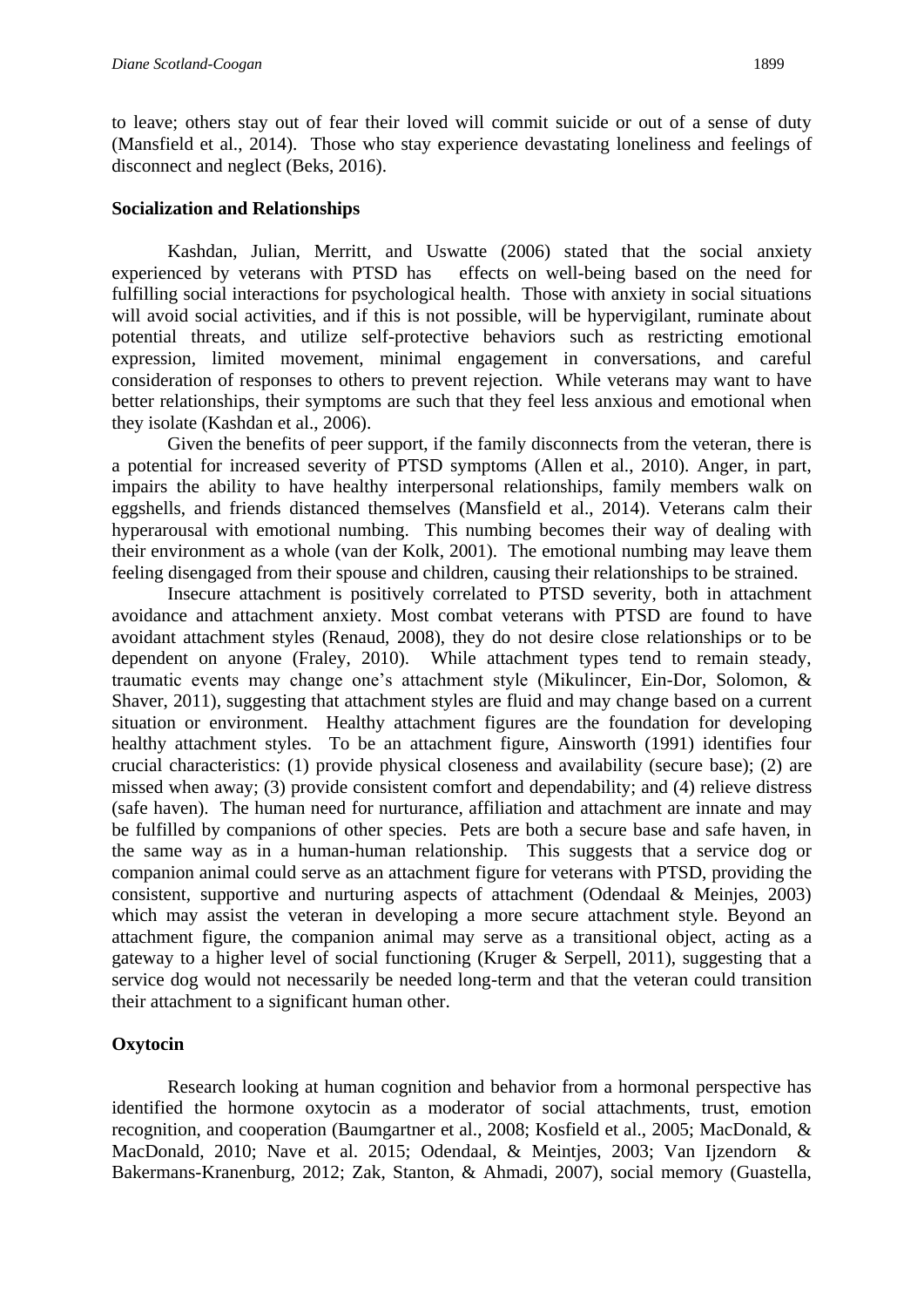Mitchell, & Mathews, 2008) and promoting positive communication during couples conflict (Ditzen et al., 2009).

Oxytocin has an significant part in regulating complex social behavior (Lee, Macbeth, Pagani, & Young, 2009). To initiate and maintain interpersonal relationships, one must be able to distinguish that the person is trustworthy, that they will be safe in their interactions with this person. De Dreu (2012) found that healthy males who presented with attachment avoidance trusted unknown individuals less, tended to predict betrayal, and were less apt to approach and interact with unknown others with an attitude of cooperation. After receiving a single dose of intranasal oxytocin, these negative expressions of avoidant attachment disappeared. Oxytocin has been shown to promote affiliation and reduce experiences of distress and fear for those with avoidant attachment (Baumgartner et al., 2008; Buchheim et al., 2009). The cognitive-emotional schemas driving the interpretation of social cues and inform initial reactions to novel situations may be altered to allow previous views of others being untrustworthy and unreliable as more congenial or safe (Bowlby, 1973; Mikulincer & Shaver, 2007).

The mediating effect of oxytocin generates a shift from focusing on the negative to more positive social stimuli, encouraging approach behavior. DiSimplicio, Massey-Chase, Cowen, and Harmer (2008) reported a slower reaction time when a single dose of oxytocin was provided intranasally, which enhanced appropriate identification of facial expression, and decreased misinterpretation of ambiguous or positive emotions as negative. This enhancement may increase trust in others and promote attachment and improved social relationships. These findings support the use of oxytocin in the treatment of the social dysfunction found in those with PTSD.

Short-term interaction between a dog and its owner has been linked to a significant increase in oxytocin levels. These levels were found to almost double in both the companion animal and their owner following positive time spent together (Handlin et al., 2011). These findings suggest that a service dog would increase oxytocin levels in the veteran, which may enhance social interactions and assist in developing a secure attachment style.

#### **Training a Service Dog**

Yount, Olmert, and Lee (2012) utilized Warriors to train service dogs for military members with PTSD. Yount et al. (2012) reported the anecdotal findings from a program in which Veterans train service dogs to give to others in need. These findings were reported for those providing the training: (1) increase in patience, impulse control, emotional regulation, (2) improved ability to display affect, decrease in emotional numbness, (3) increased sense of belongingness/acceptance, and (4) improved parenting skills and family dynamics. These anecdotal results indicate the need for research to explore the training aspect of receiving a service dog.

#### **PTSD and Social Support**

Research has shown that veterans diagnosed with PTSD and their partners report experiencing "more numerous and severe relationship problems and generally poorer family adjustment" than those without a PTSD diagnosis (Monson, Taft, & Fredman, 2009). Laffaye, Cavella, Drescher, and Rosen (2008) found that veterans who received support from both relatives and veteran peers, the veteran peers provided the most emotional support. Relationships with veteran peers appeared to be "supportive and relatively stress-free," while spousal relationships appeared to provide similar levels of support and stress (Laffaye et al., 2008).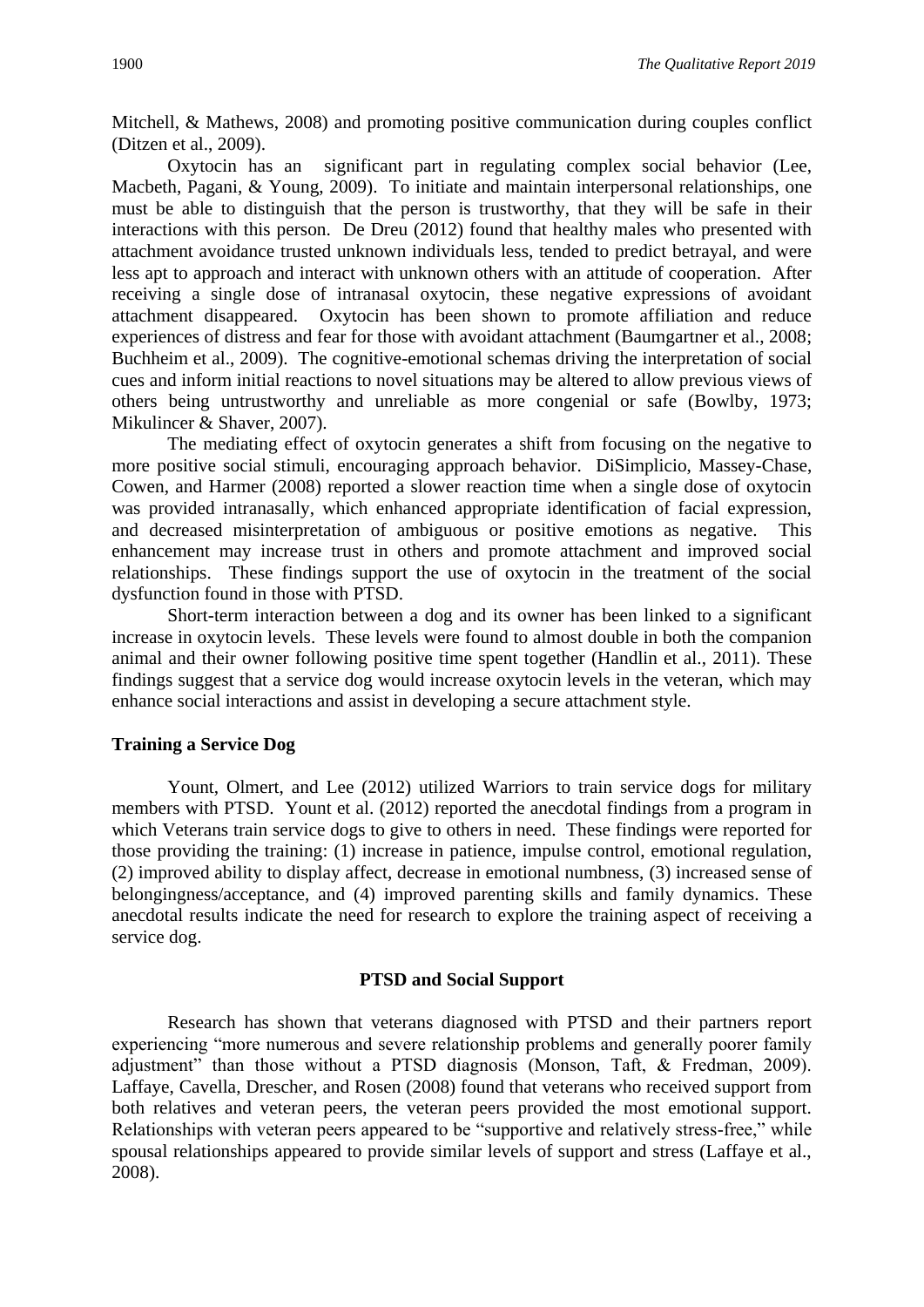Social support is directly correlated with PTSD symptoms. Those with social support demonstrate less PTSD symptomology (Monson et al., 2009) and less severity of PTSD symptoms (Guay, Billette, & Marchand, 2006). Social supports are negatively impacted by anger, emotional numbing, and avoidant attachment. All of these may be addressed through training their own service dog, which may also be seen as an acceptable form of treatment with minimal stigma normally associated with mental health treatment. Dogs provide unconditional positive regard; veterans report their dog loves them even when they are not pleasant to be around. These dogs are seen as providing nonevaluative social support (Stern et al., 2012) which may not be provided through family or friends. Holcomb and Meacham (1989) found that animal-assisted therapies promoted an increase in social interaction, increased verbalization, and enhanced ability to form human relationships. They further noted an improved capacity for unconditional acceptance, the capability to express feelings to nonthreatening others, and a feeling of normalcy and/or belonging.

#### **Author Information**

Diane Scotland-Coogan is an assistant professor in the Master of Social Work program and Saint Leo University. She received her Ph.D. from Capella University in 2017. She is also a Licensed Clinical Social Worker and Clinical Supervisor for the State of Florida. Dr Scotland-Coogan's research on treatment for PTSD has been driven by her work with veterans and first responders with PTSD and identifying treatments which support lessening symptoms, are strength-based, and promote a decrease in dropout rates. This current research study was conducted on a service dog program which showed anecdotal evidence of PTSD improvement in this researcher's local area. Portions of this article originally appeared in the author's doctoral dissertation, Receiving and Training A Service Dog: The Impact on Combat Veterans with Posttraumatic Stress Disorder (PTSD) (2017) while she was a student in the Department of Psychology at Capella University.

#### **Research Design**

This research will be a qualitative collective case study using Stake's model. Collective case studies are used to study the differences and commonalities between cases (Stake, 1995). Purposeful sampling was used for this study in an effort to gain awareness of the phenomenon (Stake, 1995), the experience of training and receiving a service dog for combat veterans with PTSD. Multiple case studies are used to identify patterns in case findings, so it is important to choose cases which are considered similar (Yin, 2012). The number of participants should remain small as the purpose is to gain rich detail from each participant rather than generalize to the population (Stake, 2006). This study uses data from interviews with 15 combat veterans diagnosed with PTSD participating in a 14-week program, receiving and training their own service dog. These semi-structured interviews consist of open-ended questions, which were audio recorded and transcribed verbatim. The transcripts of the interviews were reviewed for meaning units to identify themes and patterns.

Approval was granted from Capella University's IRB for the recruiting of participants, research subject matter, and the data collection and analysis process. Each participant was provided with informed consent about the interview process, the purpose of the study and permission to audio record their interview. The identified 15 participants range in age from 30-51, they were of Caucasian, Hispanic, and African American race/ethnicity, served in the Army, Marines, and Navy and engaged in OEF/OIF and Vietnam wars.

A within case analysis of the individual cases will be performed for direct interpretation, to develop an understanding of the individual parts of the case, to assist in the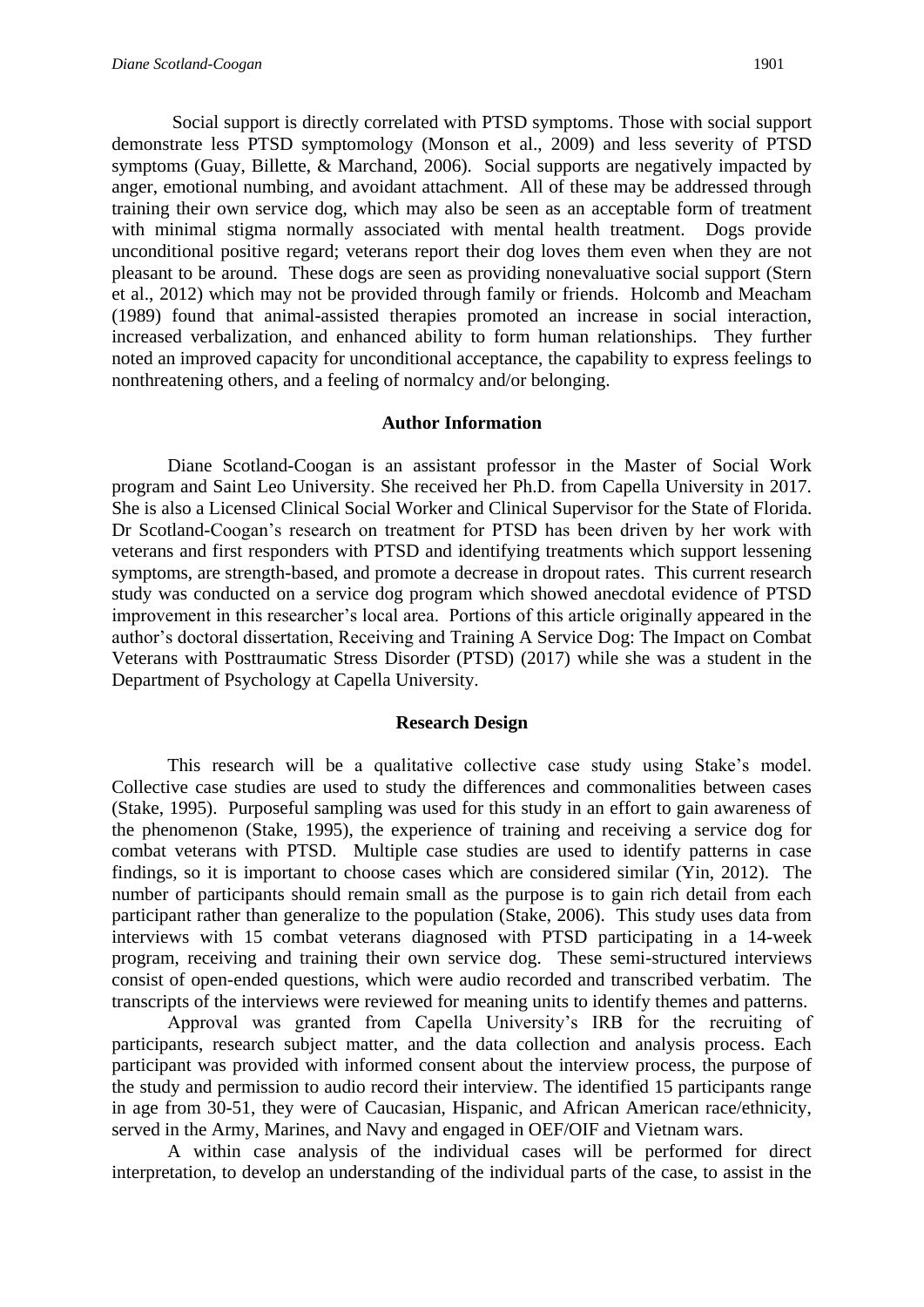across case analysis for both uniqueness and identify how they may "relate to each other" (Stake, 1995, p. 72). Meaning units will be identified through the review of data suggesting potential themes. Coding will then be completed to allow for the identification of themes. Theme-based assertions of the individual cases findings will be identified along with their subsequent patterns. A cross case analysis will then be performed, to give an understanding of the phenomenon through aggregation of theme-based assertions and subsequent patterns from the merged case findings.

Themes and patterns will be examined to determine those which were pertinent to the research question and those which may be discarded. Triangulation of the data will be conducted to not only confirm relevant information but to also identify potential ways in which observations may be perceived differently by others. Review of interviews, patterns and themes will be performed by three researchers not involved with either the study or the program from which the participants were chosen. Their feedback will be used to support the reported themes and patterns. Naturalistic generalizations will be identified as to what others may glean from these cases to inform potential future research, consideration for work with this population, or to learn about themselves. All information will be scrutinized as to its relevance for inclusion in the multiple case report (Stake, 2006).

### **Results**

## **Themes and Patterns**

**Theme 1: Anger.** Participants reported experiencing persistent feelings of anger, which were often incongruent with their current situation. Participants reported being easily frustrated with tasks and people. At times anger resulted in verbal abuse of others and thoughts or acts of physical violence. Their anger, in part, impaired their ability to have interpersonal relationships. Before the receipt of their service, dog participants felt more comfortable keeping others at a distance. While they may not have been comfortable with their angry outbursts, they were more at ease when separated and disconnected from others. Two patterns of anger emerged during the review of the transcribed participant interviews. The first pattern was feelings of anger and frustration. The second pattern was physical or verbal abuse.

*Pattern 1.1: Feelings of anger and frustration.* This pattern was pervasive in participant responses. The veterans could not predict any triggers to their anger, even in the most benign situations they would find themselves feeling enraged. This anger was always just under the surface, like a ticking time bomb, easily triggered. Participant 5 stated, "Yeah. And you know sometime…I just all the sudden, you know everything is calm in the house and- and I just, I get that anger. I'm just like, why am I angry? For what? There's no need but, I don't know. I don't know." Participant 7 also stated similar responses, "I used- I actually, you know, I'd get so mad that it just, it would, it would just be red. I would see that and I didn't see anything else."

Participants shared their struggle to manage their feelings of anger. They became good at masking the persistent frustration they felt. This cover-up may be why it appeared the anger came out of nowhere, when actually it was there, under the surface all the time. Many participants found their service dog assisted them in managing their anger. Participant 2 shared, "Oh, I was angry but I just, I was so angry at myself and the world that it didn't matter anymore. Um, I didn't think I was worth living again. Um, I was useless…Uh, I can't say that anymore. I really can't." With the quelling of their anger, the veterans were able to start working on their relationships with others. They did not feel the need to distance themselves as the constant feeling of frustration was no longer with them.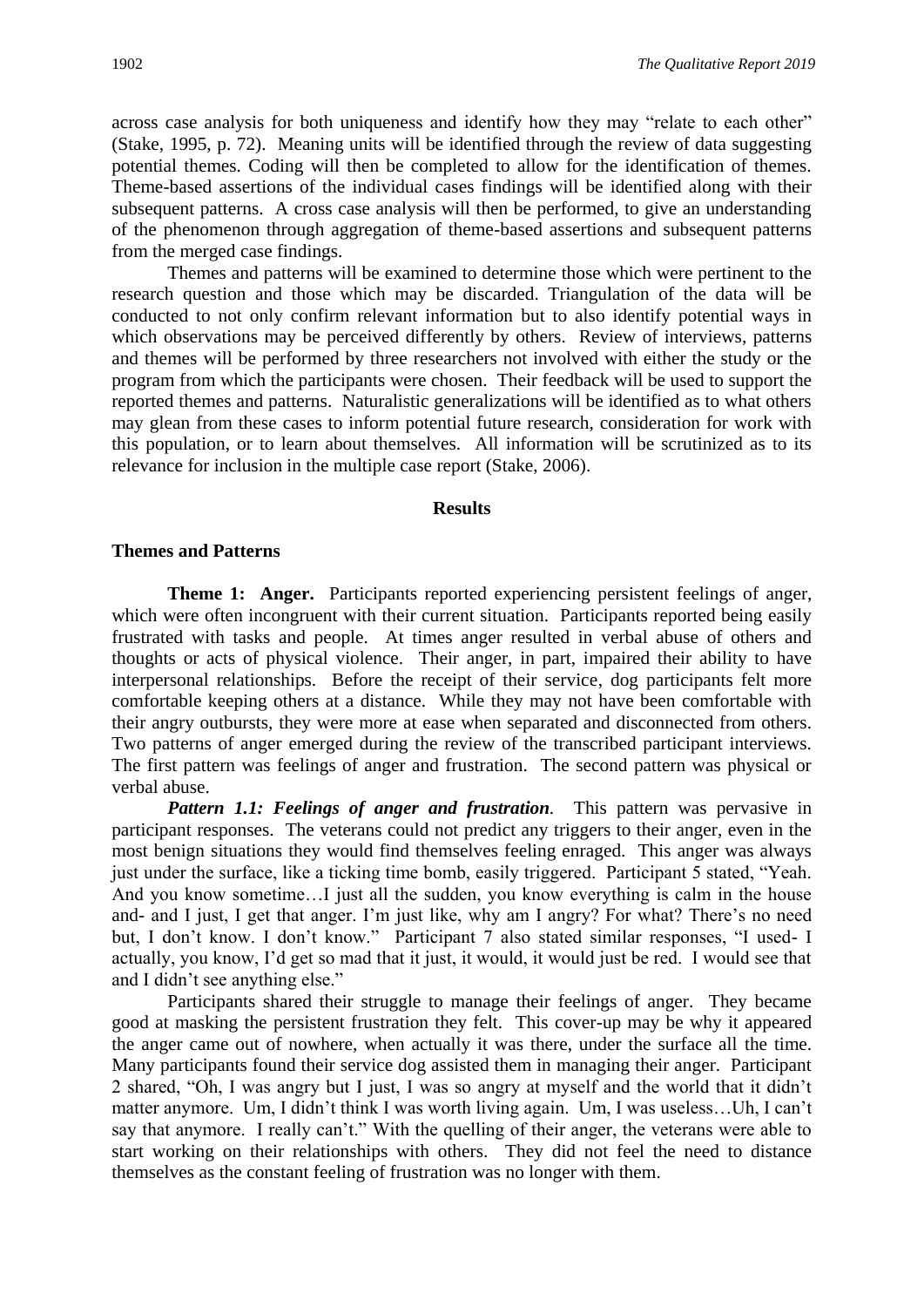*Pattern 1.2: Physical or verbal abuse.* Given their feelings of anger were persistent; overreaction to a perceived slight was not uncommon. When asked to whom their anger was directed, Participant 3 responded, "Um, it depends. If I was at home it was my family. If we were out and about- it was pretty much anywhere. You know, I get- either get so anxious I'd pass out in the store or I'd get so angry I wanted to hit the first person that came next to me." Participant 4 shared the responsibility of caring for the dog and how this helped with his anger. "I was a very violent person. I get in a lot of trouble because I'd go from idle to combat assault in about seven and a half seconds. And I end up spending, you know, three weeks in … the VA medical in (location). They, you know, find out why I was so nasty. Like, I didn't care if you wanted to kick my ass. You get at me I'll get [*sic*] lunch, I don't care. And that's what happened…then you get some responsibility." Many participants found their anger decreased after receiving their dog. Participant 3 stated, "I'm a lot calmer now. I don't have outbursts of anger anywhere near as much as I did. And even if I do, she starts- she'll pull me out of the situation. Um, with my outbursts of anger, I was never physically violent. I was real quick to yell. Uh, pretty vulgar so I was real quick to cuss people out."

Participant 11 shared, "I'm always going to have an anger issue. I mean, it's just something majorly wrong with my head. But with the dog, he's managed to, you know, control it and he managed to pull me out of that situation…so, I mean that's- that's a good thing, I mean cause without the dog, I fear I could easily just snap on someone. But with the dog, he can pull me out of it." Beyond relationship issues, anger caused some legal issues. The stress on spouses was also impacted by the service dog. As anger decreased in the veteran, the spouse was able to relax a little, as the behaviors influenced by anger were no longer as problematic. Participant 11 shared the benefit of having a service dog has brought to his wife, "Yeah, she's (participant's wife) worried because she's seen what I can do. I mean, I've been arrested for so many times for fighting and she's seen the after action reports from the police and she's seen the photos, um, the court records showed photos, crime scene photos and she doesn't like what I can do and…it's helping me with anger. I still got a lot of anger issues but she knows that with the dog, the dog will take me out of the situation usually. Um, but again just, she's more happy now that the dog can take me out and she doesn't have to worry about it and I don't have to worry about prevention programs and stuff no more. It gets expensive and cause I got a kid now and so, my kid doesn't have to see the hate and anger." Participant 13 also noted a decrease in anger, "Yeah, I found that she's helped me with me anger. She sooths me. It's like she knows when- when- when I need to be comforted. You know, she knows when my tempers flaring." The service dogs demonstrate the ability to sense the emotions of the veterans. Throughout the interviews, the service dogs would sleep until the veteran started discussing something which was emotionally taxing. Participant 7 shared, "He knows, he knows when I'm upset, you know. And he knows when he needs to sit with me cause right now he's sitting underneath there and he's looking sad like what's going on here?" When this happened the dogs would first look up to assess what was happening, if they sensed emotional upset they would get up and relentlessly seek the veterans' full attention. Despite many commands to "sitzen" (sit) or "platz" (place/lay down) they would not be satisfied until the veteran stopped what they were doing and focused on the dog. While this caused initial frustration in the veteran, when they finally gave into the dog's demands, a smile would come across their face; the affection for their service dog was obvious.

All participants reported a decrease in anger after training and receiving their service dog. With this decrease, the veterans were able to start working on their relationships with others. The constant feeling of frustration was no longer with them, they no longer had unwarranted angry outbursts, and they were able to enjoy time spent with people they loved.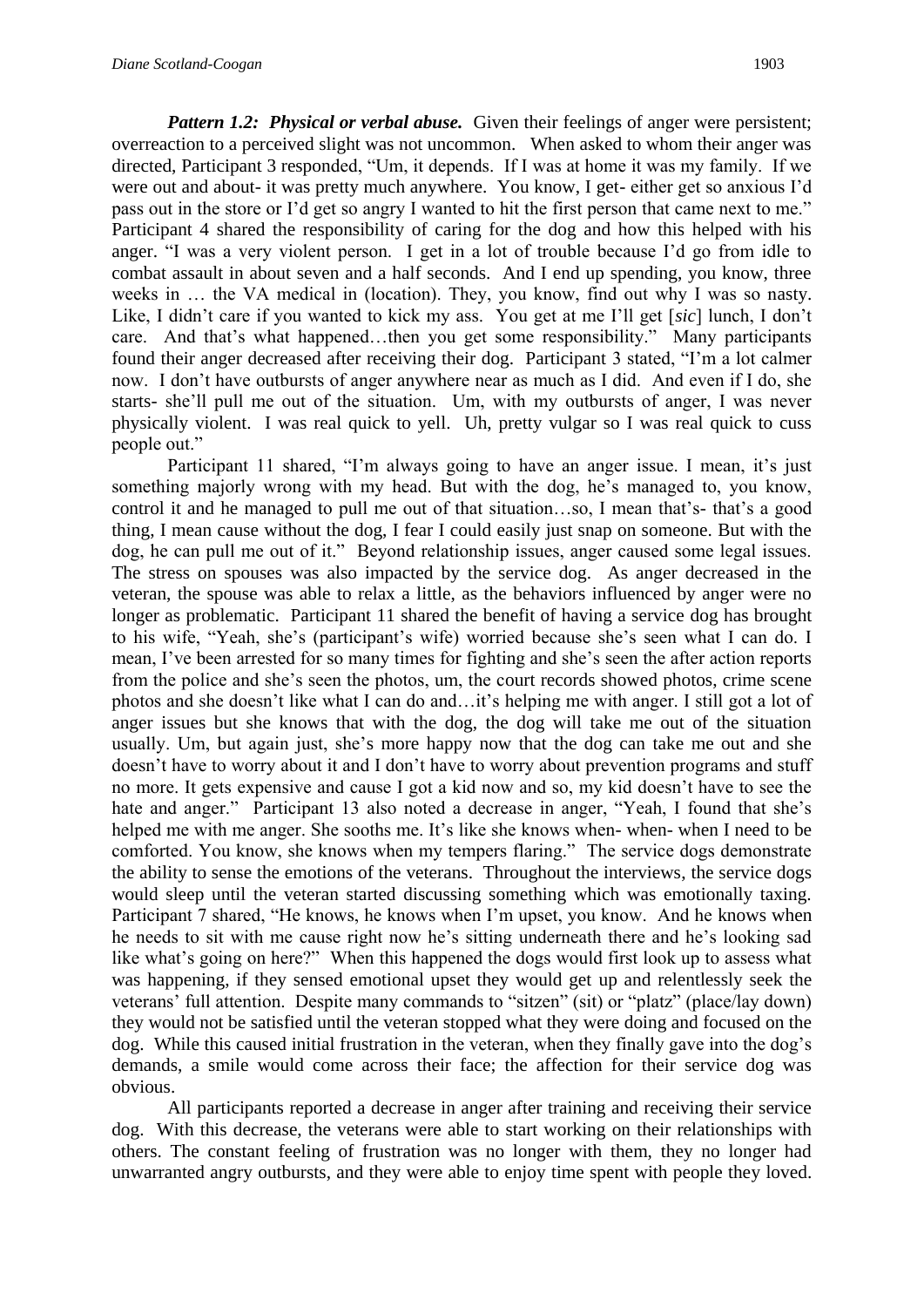This effect appeared to be felt within weeks after starting the program and continued to improve over time.

**Theme 2: Socialization.** Prior to receiving their service dog, participants struggled with anxiety in public, keeping them from going anywhere without a trusted escort. Pervasive lack of trust of others kept them from such things as shopping for themselves and attending social events. Participants reported all of these improved with the receipt and training of their service dog. Two patterns emerged during the review of the transcribed participant interviews. The first pattern was problems with the general public, and the second was problems going out in public.

*Pattern 2.1: Problems with the general public.* **The pervasive mistrust of others is** demonstrated in the veterans' dislike and avoidance of interacting with the general public. Crowds could send them into a panic attack. With their service dog these veterans became more socially active, reporting that they could go places with their dog, unescorted by another human being, for the first time without incident. At times the service dog serves as a buffer, standing between the veteran and others; they also alert the veteran if someone is coming up behind them. At other times the service dog may attract attention, which can be anxietyproducing. When discussing his struggle with going out in public, participant 9's dog alerted to his anxiety. This veteran stated, "Um, like I was saying, you know, I have some- some [dog whining] [Speaking to his dog: Yeah, I know]. I have some phobias or-or-or-or quirks. And one of them is being around people. I really don't like people. I don't like being around people at all. He- he has helped that some. You know, like in the grocery stores and- andand other environments and stuff like that. That he's helped me with quite a bit." When asked if his service dog assists him with going out in public participant 1 responded, "Um, yes he does. He makes it so I can go out and so I can associate with people. In fact, it sometimes helps me a little more socially than I want to. You walk around with a service dog and people want to ask questions. It gets overwhelming at times. But it's good. I don't mind it. I'm getting used to it." When discussing his experience of going out in public with his service dog, participant 5 shared how his service dog becomes his focus, and this helps him remain calm, "But sometimes I got to answer questions and stuff and I- I'm just kind of short. I don't want to be rude but I'm just short and some people are just "Oh, he's so nice. Can I pet him?" and I'm just like "No, you can't" but he- he helps me deal with that moreover and I- I've kind of gotten more used to it cause when I go in those areas, I just walk around and, um, I've just kind of blocked it out. My main focus is on him and him on me… he's kind of like, I guess, a security blanket." Having a service dog as a buffer, one that alerts if others are approaching, or as the focus of conversation in public, veterans have found it easier to be more social. When asked how their dog has impacted their life, participant 2 stated, "Oh, lord, um, [laughter] I'm not in my house anymore…I get out and socialize… living a life I didn't think I'd have again. Um it- it's- I can socialize. I can go to church again. You know it- I was so mad at God but, you know, I know I'll get over that and I go to church, I socialize, I do my own shopping. It's like I have my own life back."

Participant 6 refers to his service dog as "a good blocker," as she steps between the veteran and other people when they approach. The veteran further shared his dog watches his back, "Yeah when I'm like, in a check-out line or walking across the parking lot, because I do have issues with my hearing, she does- I- I don't know if it's just instinctual or what but she does let me know if somebody or something is coming up behind." Knowing when someone is approaching from behind assists the veterans with their hypervigilance, it quells the startle reflex. Having their dogs with them, the veterans find it easier to engage in a non-threatening social interaction.

Some veterans preferred to not engage with others when out in public, and their dogs assisted them with this. Avoiding interactions helps them keep their anxiety at bay while still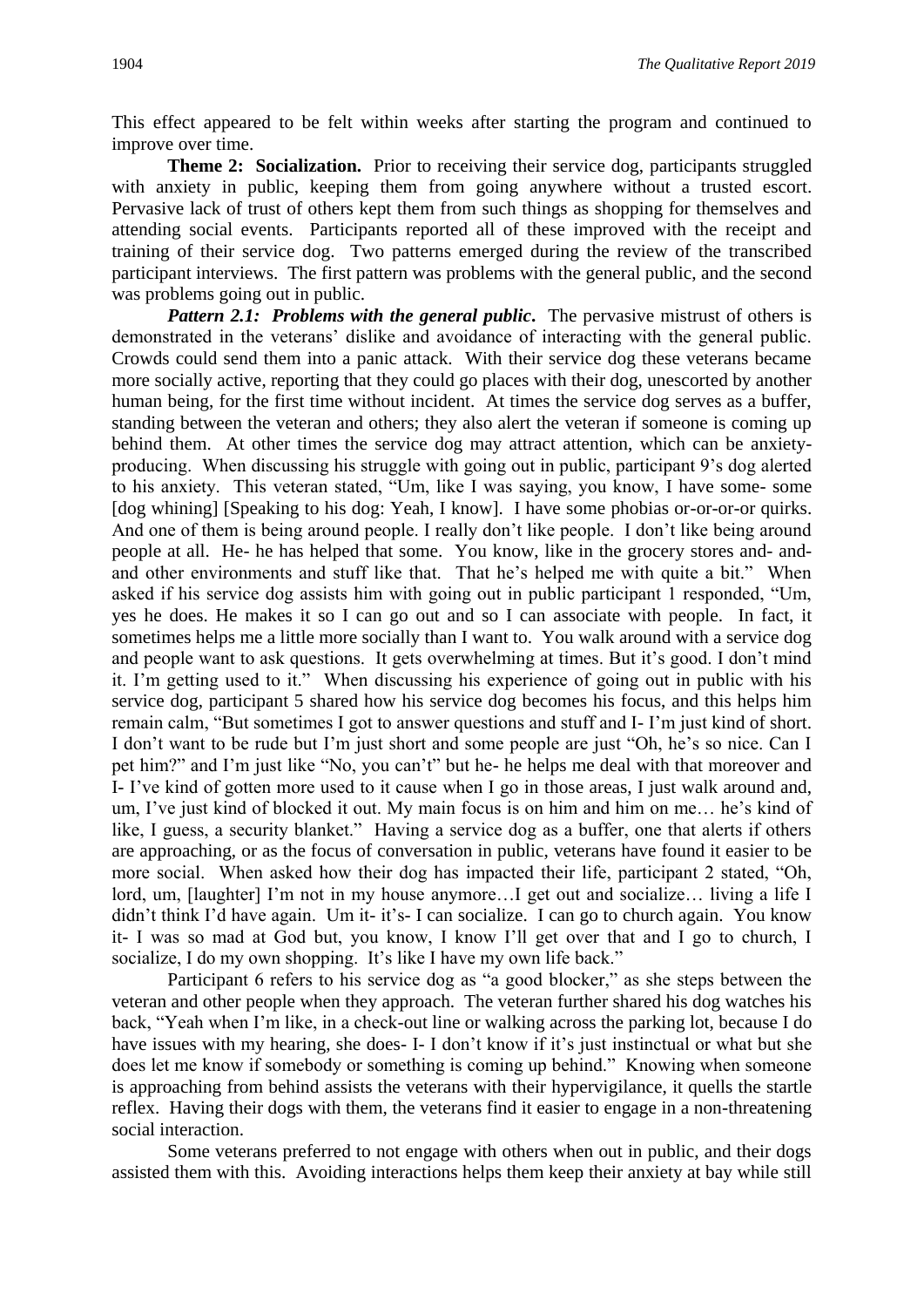being able to accomplish whatever their task may be. While this may appear simply to allow them to maintain a social disconnect, it also allowed for more independence as they felt more comfortable going out in public with their dog without the stress of dealing with the general public. The importance of being independent was reiterated by all of the veterans. Participant 11 stated his dog keeps others from getting to close to him, "And with having a large dog, people don't come up to me. They tend to kind of tend to want to back away. People are afraid of big dogs…I get a barrier so I don't have to talk to people… I started noticing when I started taking him out, people were actually starting to walk away from me. I was like a flowing river around a rock. I was actually like, this is kind of nice. People are not messing with me. They look at me funny but they don't mess with me. It is kind of nice."

Having a social anxiety can cause the veteran to not be able to initiate conversations with others. For those who wished to engage, the service dog seems to supply the opportunity to interact with strangers in a nonthreatening way. Participant 14 stated her service dog assists her with not only interacting with others but also the anxiety associated with dealing with strangers, "When I have him with me, people come up and ask me about him because he's full grown and he looks like a puppy. And it's- that a good conversation started and when I start getting nervous, he recognizes it and he calms me down and I'm able to get myself back together and talk again…. At first, it was anxiety-producing but (participants dog) puts himself in front of me so they don't get too close in my personal space." Participant 14 further shared how her dog has helped her get out of the house more, and to be more social, "From before with (participant's dog) I was very withdrawn and I would leave, I wouldn't leave my home. I was isolating myself where now I go out and I talk with my neighbors. I'm out- I'm a more outgoing person like I was in school, before I was in the military."

Service dogs provide the veteran with support when going out in public. While some veterans find comfort with their dogs keeping others at bay, others enjoy the dogs receiving attention from others, allowing them to interact with others in a nonthreatening manner, and reducing their social anxiety. Beyond the anxiety of interacting with others in public, many veterans find it very difficult to simply leave their home and be in public.

*Pattern 2.2: Problems going out in public.* Hypervigilance was heightened in public settings, and at times the veterans would experience panic attacks when the anxiety became overwhelming. These heightened states of hypervigilance appear to drive the avoidance of going out in public. Many spoke of their need to be accompanied by a trusted companion if they needed to go anywhere. Most preferred to stay at home, isolating themselves from the rest of the world. There is a sense of safety and security for the veteran when they are accompanied by their service dog. There is a bond, a trust that the dog will let them know if "something" may be happening. When asked about taking his dog when he goes out, participant 4 stated, "And I like to take him when I go to the VA and stuff like that because people get out of his way when he goes walking down the road…He's protective of you, how can you say it? If it's a woman walking down the road he could care less. But if you get, if you get, you know, the adrenaline flowing, you give off a scent, you give off something, he knows something's wrong, he gets more alert and he'll stand between me and you." Participant 6 shared he is able to go to some local stores now with his service dog, and he "actually talks to people in public now," which is something he would have never done before receiving his dog. Participant 10 shared her struggle with going out of her house, "There are still the huge fears of going into certain places but knowing that she's there and able to warn me prior or able to comfort and calm me down before it escalates, is defiantly a relief." When asked if her service dog assists her participant 10 responded, "…psychologically, you know, just able to sense when I'm having something off. Psychologically, making me feel safe in public places." Participant 1 states his dog has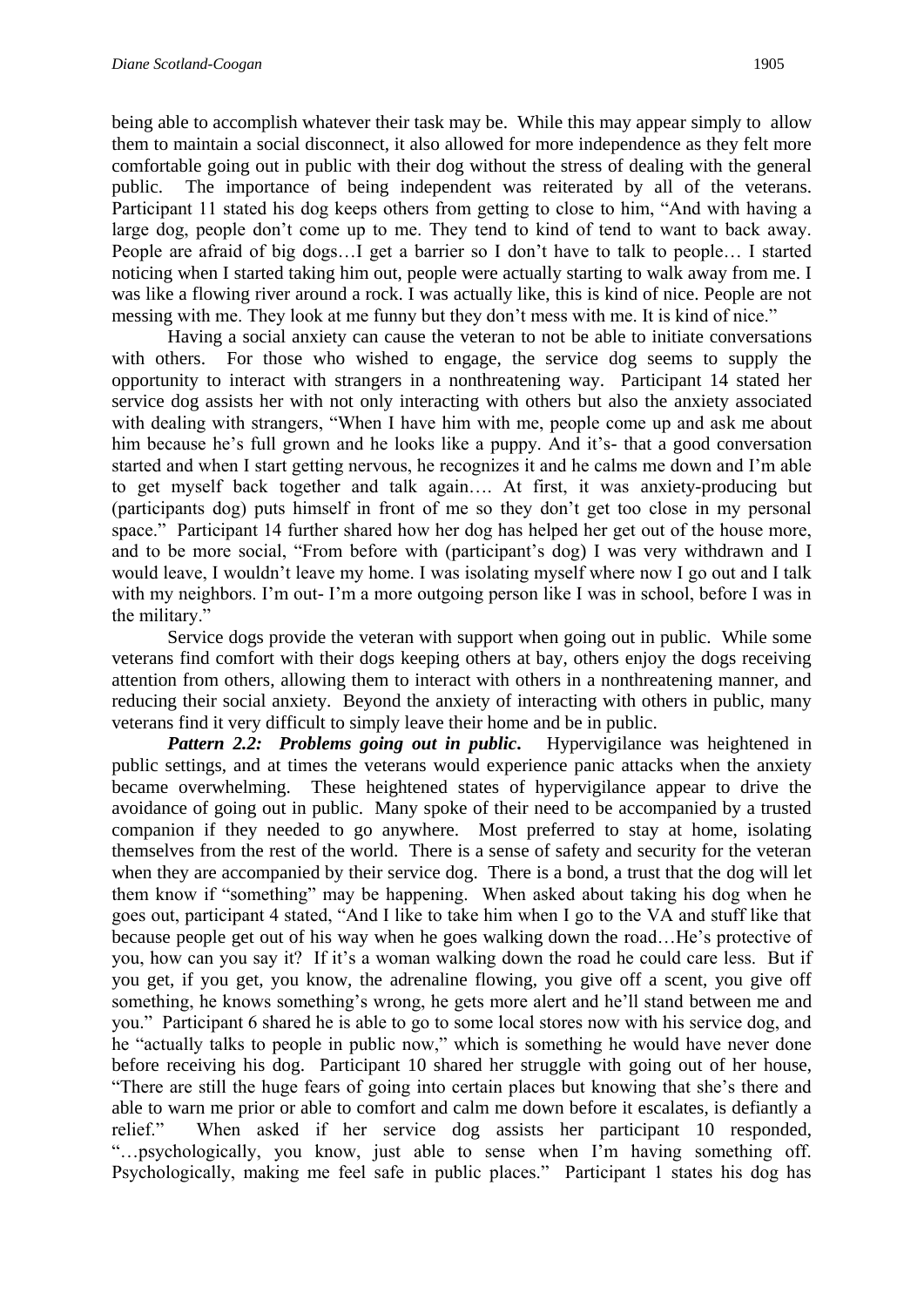assisted him with being in a crowded area, "… it's gotten better. I mean, I've started, I've started going to… church. So, that's- it's good. It's something I didn't do before…And the church I go to is like, ginormous. There's like, 3 to 400 people in the congregation so it's pretty big…And it's- it's cool. I mean, I- I sit up front so like, there's tons of people behind me. I mean, it's more or less me trying to get over it…But I mean, it's not bad. I mean, nobody tries to mess with him or pet him. Well, the kids but that's normal…But, I mean, besides that, it's pretty good. He's helped me feel comfortable going out more."

Not all of the veterans were able to quell their anxiety enough to be comfortable in public with their service dog, participant 11, who was a rather new graduate of the program, shared he was more active than before receiving his service dog with being out in public; however, he stated, "Um, I'm still having problems going out in public." Participant 14 shared problems she had at work with her symptoms at PTSD, "The very last job that I worked at a (store) in (participant's state), a customer came up behind me, about scared me to death, and I pulled back about two inches from his face, from decking him, and I always had that fear that that being out in public, somebody's going to come up behind me, scare me and I'm going to hit them. And with (participant's dog), he lets me know if somebody's coming up behind me so that fear is gone." Participant 12 stated her service dog makes her feel more comfortable socially, "When I get nervous when I'm in crowds. She comes and comforts me when she knows when I'm upset. Um, she just comforts me. She's like a companion that I've never had before. She soothes me. Um, she lets me go places that I would have never gone before." Participant 15 shared how his service dog assists him with anxiety in public through distracting him and demanding attention, "He's good for- for- for anxiety in public…he'll alert, yes ma'am…because he's got to rub all on me. Yes, ma'am." The ability to go out in public is a sign of regaining independence for the veterans. Participant 14 shared some of the changes this independence has afforded her, "Since I've had (participant's dog) and started training, I've stopped shopping in the middle of the night. I do it during the day. I've started eating at restaurants…yep. I go in public a lot more than I ever have. I haven't- I've- I haven't gone out in public in years." Participant 2 shared how much her service dog has changed her life, "Oh, lord, um, [laughter] I'm not in my house anymore…I get out and socialize. I wouldn't go out at night. I wouldn't go to the store by myself so, I never was really able to shop for myself and this last year, I've shopped a lot for myself instead of other people and it's made a- made a difference in my life." Further stating, "It's, um, I-I-I'm not gonna say that every day's that easy. There are days where I kinda not want to go out…compared to the way I used to be, to having one day or two days here or there where I just don't wanna face the public- so what?" In reference to how their service dog has assisted them with going out in public, participant 6 stated, "I think it's gotten me out of my house a lot more…I mean, at first, if it wasn't a doctor's appointment that I had to go to, I didn't leave my house." When discussing the ways their service dog assists them, participant 2 shared "watching my back when I'm standing in line. I mean, without him, I wouldn't go anywhere. As is, if I don't take him, someone's gotta be with me still."

Part of the program requires the veteran to attend training sessions, which can be problematic for those who cannot leave their house unescorted. Participant 6 shared a few weeks after starting the training he was able to come by himself most days. This was seen as a major accomplishment by not only the veteran but his wife as well. The ability to be independent, not rely on others to take them where they need to go, is very empowering to these veterans. Beyond their progress in the area of socialization with the general public, interpersonal relationships also improved with the receipt of their service dog.

**Theme 3: Interpersonal relationships.** Participants reported a history of problematic relationships with their spouses and disconnected relationships with children. These veterans shared they did not participate in any family activities or attend any of their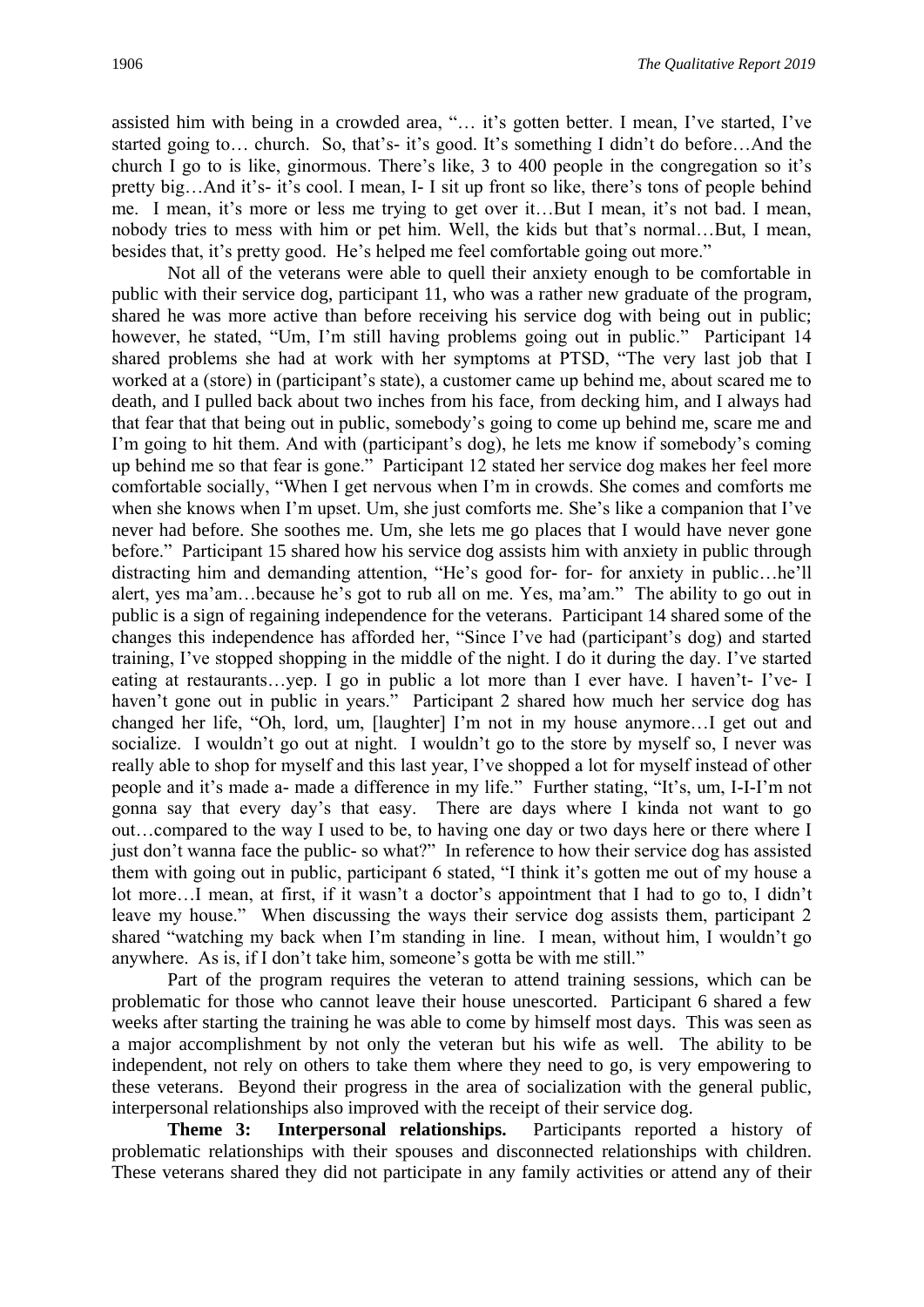children's school or sports functions. Participants reported their relationships improved with the training and receipt of their service dog. Two patterns emerged during the review of the transcribed participant interviews. The first pattern was problematic relationships with their family; the second pattern was about their struggle with friendships.

*Pattern 3.1: Problematic relationships with family.* **Given the emotional numbing** experienced, feelings of anger, isolating, disconnecting from others, and inability to go out in public, family relationships were very strained for these veterans. For some, psychoeducating their spouses through counseling helped the spouse understand, but it did not seem to change the veterans' behaviors. Participant 7 stated, "You know, I was just always angry, you know, and I just, pretty much took it out on her (participant's spouse). Not so much on my, my daughter and everything and my wife didn't really understand what was going on…we went to some (counseling) [sic] sessions and she realized, you know, it wasn't really me that was acting out, it was (PTSD)." After participating in the training program, the veterans found their ability to engage with their families improved. When asked about the change in relationships, participant 2 shared, "I've got people that need me. I've got people that want my- that want me around. I didn't have that before because I was such a negative person. People didn't want me around even if I tried. You know, um, at one point my mom was fearful of me because of my anger. You know and, example is was my brother-in-law was bragging about me after Christmas because I was such a joy to be around. I didn't have the chip on my shoulder or the anger. I sat and I talked and I found God and I- I- I mean, that in itself made me feel so proud of myself. You know, I've come a long way in a year."

The veterans spoke of how hard it was on their children, the fact that they couldn't really engage with them, go places as a family, attend their activities at school or when they played sports. When discussing his family life before receiving his service dog, participant 6 stated, "Miserable. I mean, I was a hermit. I stayed at home. I didn't go nowhere. I didn't do nothing with my kids." When asked how this has changed, this veteran shared "I can go sit in the- the cafeteria under certain conditions and eat lunch with them. With a cafeteria full of kids." When asked if they have seen any changes in their relationship with their family since receiving their service dog participant 13 responded, "Um, I think my relationship with my kids, um, 'cause the kids play with the dog and I play with the dog with the kids, so that gives me something to do with the kids. 'Cause I would never play with the kids before so that gives me something to do with the kids…" Participant 13 shared, "I wasn't able to go to, uh, the park with my kids or anything like that. I actually went to go to the park with my kids, um, one day, uh, a couple of weeks ago with (participant's dog). Um, so that was good… She let me go to the park with my kids so that was a fun experience that I haven't done in a long time." Participant 6 also noted they have developed a "little more patience." This veteran also shared he had gone camping with his family recently. He would typically isolate from others, staying close to the tent, not joining in with what the rest of his family was doing. On this trip, the veteran "was able to go to the river and jump off the docks and stuff" with his children, which he had never done before. While asked if he enjoyed this time the veteran responded, "Yes, and no. It's- it's [long pause] it's very tiring. It's very stressful because even with her, I know I 'm still, I'm still, I can't turn the switch off."

After receiving their service dog the veterans were able to reconnect with their family members. Participant 3 spoke of how his marriage has changed since getting his service dog, "Um, I'm not as angry as I was. Um, I'm still kind of bitter but nowhere near as angry. Um, my wife and I get along great. I don't want to say that we were on the verge of divorce, but it probably wasn't out of the realm of possibilities. Um, things got pretty bad for a while." Participant 9 shared the struggle with family relationships, stating he did not have a supportive family. This veteran felt they did not understand his symptoms and what he was going through, especially his children. Understanding that he needed "space" and that he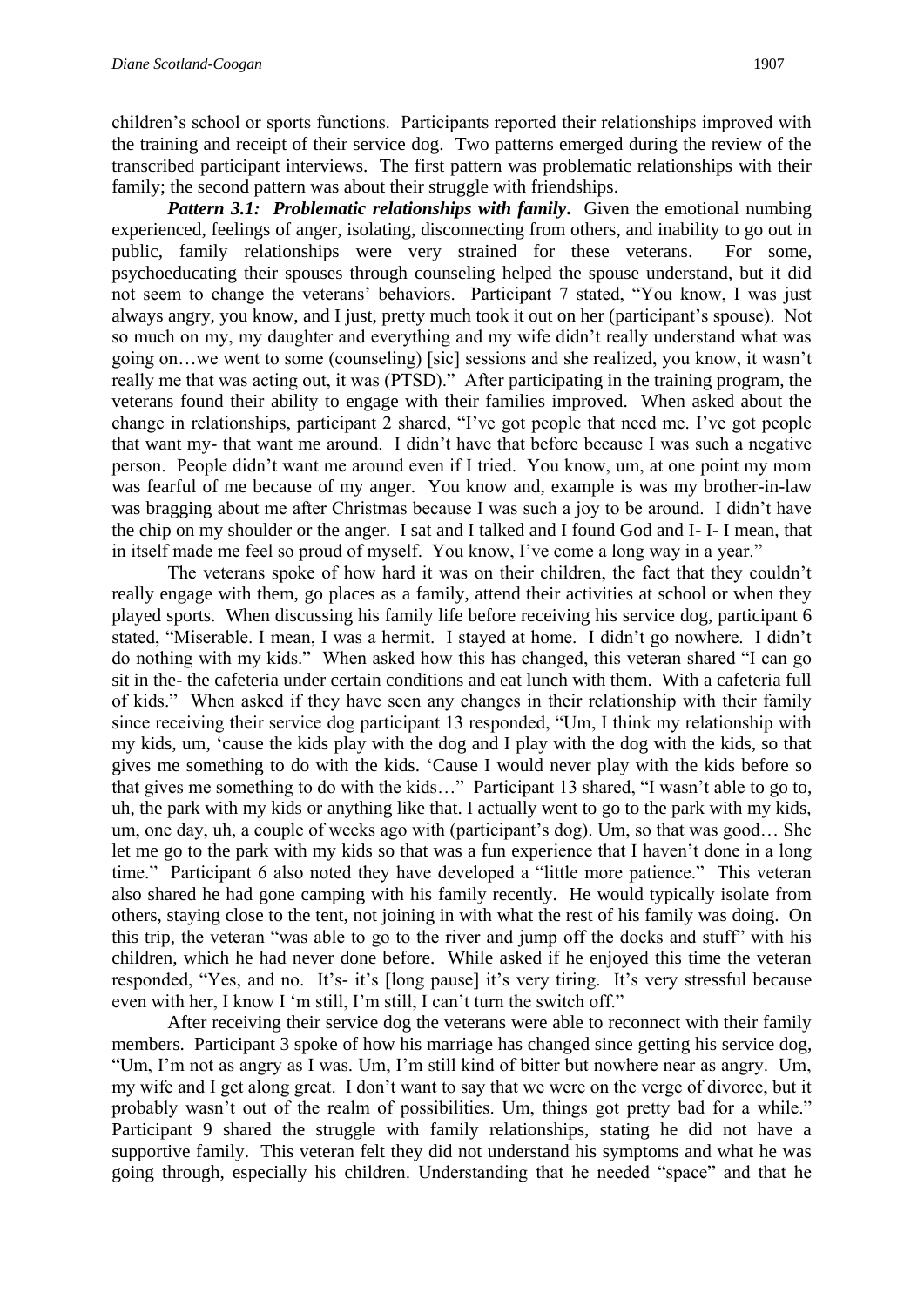would be okay. While sharing his wife has been more supportive over the years, the veteran shared "my wife had a hard time getting it."

Some veterans reported their service dogs were more accepting of their moods, and their spouses were grateful for the positive impact the dogs had on their household. Participant 7 shared that even though their spouse is not an "animal person" they let the dog sleep in their bed "As long as he stays on your side of the bed," adding Oh, yeah. She knows- she knows that, uh, he (service dog) keeps me out of (spouse) hair." Participant 11 stated, "Uh, usually (the) [sic] dog picks up on my PTSD and, you know, I have a wife so, you know, wife usually naps at me and tells me what's wrong with me and keeps aggravating the heck out of me and the dog can't talk so, usually the dog comes and snuggles with me and tells me, you know, doesn't tell me but nuzzles with me and plays with me." Many veterans shared the positive influence their service dogs had on their household. When asked how receiving their service dog has impacted relationships with his family, participant 5 shared "Compared to what it's been at some of the bad bad times, I'd say it's pretty good right now." Participant 14 stated, "We're closer. We talk more. Especially if we have, we don't fight but if we have a petty argument, like we never have screaming and yelling matches. We both just agree they have no purpose. We just have, we argue. We don't yell at each other. And if we get too frustrated we just walk away and when we calm down we come back…But we don't argue as much. We sit there and talk things out."

The service dog becomes a part of the family. When working, the dogs would wear their service dog vest, when at home with the family, the vest came off and they became the family pet. When asked if his service dog interacts with the whole family participant 6 shared that when in pubic, and her vest was on, her focus was on him. If they were at home, and her vest was off, her focus was on his wife and children, unless he needed her. When asked if their family was involved in training their service dog, participant 6 shared, "They were at home. Here, while at the training center, I did everything. My wife did work with me at home because she's secondary handler…the kids work with her. The kids can tell her all the platz…Yeah. The kids know all the German commands." The service dog appeared to become a welcome member of the family. Beyond the normal frustrations a dog can bring, the spouses and children seem to understand the change in the veteran was due to the dogs' presence, and they were happy with the results. Another area which improved for these veterans was the desire for, and engagement in friendships.

*Pattern 3.2: Friendships.* Friendships before receiving their service dog were minimal at best for all of the veterans. One of the veterans shared that in the military, "even if you hated the person standing next to you, you would give your life for them." Reintegrating back into civilian life was hard on many levels, but the inability to connect with others as they had with their battle buddies left them with little social support. Pervasive mistrust of others kept them from making and/or maintaining friendships. The understanding they had of their military friends was based on their training of no man left behind. This is not the case in civilian life, and fear of betrayal was conveyed.

Most of the veterans found it easier to make friends within the program, they spoke of a shared understanding of their experiences. When asked if he had experienced any change in his ability to have relationships with friends, participant 19 stated "Um, yes, ma'am. I've made many friends here. So, yes, ma'am." Participant 1 responded to one of their struggles, "Um, making friends. You know, after you lose a lot of people in combat, and when I got out, you know…I had a problem with alcohol and drugs so I've lost friends in recovery too. It just makes it hard to want to get to know people and, um, allow them to get close. I mean, even with the program I consider this place to be my family and I tend to distance myself just for my own safety, even after a year." Participant 2 discussed improved friendships after receiving her service dogs, "I'm almost normal again. I- I mean, that's the only way I could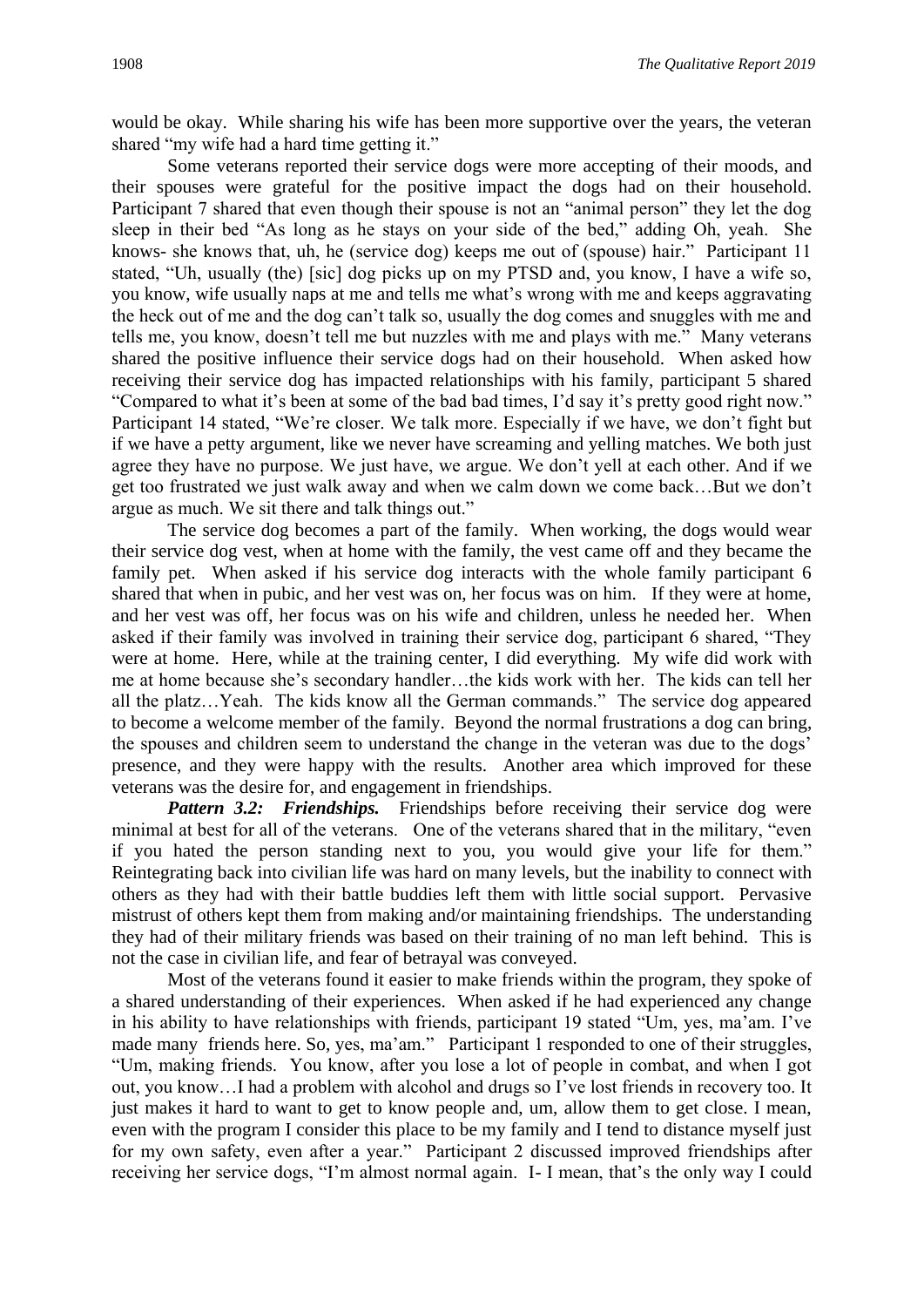put it. I'm not quite normal. I'm never gonna be normal. But I feel like I have a normal life now to where I didn't have anything. I didn't have friends. You know, everybody says "All your friends are gonna come out of the woodwork if you win the lotto. No their not. I don't have any friends. The only friends I've got is people- this is my second family. It's the people here. This is all I have." This participant further stated, "And I still have that trust issue which, I think I'm always gonna have that trust issue. So, you know, I can live with that. You know, I let people get close but I- I guard myself…" Some veterans found their dog to fill the gap left by limited friendships. When discussing his relationship with his service dog, participant 5 shared, "Uh, he- he definitely, I feel like- like referring back to when I was in- in the war. You know how you always have that constant buddy, that constant partner. I mean, you always take care of everybody as a whole but you have that one partner who's like "yo, you all right? You know, did you make it through this one situation" you know, you're always checking on that partner. That's what I feel that I have with him and I seem to have lost that being out of the military and that comradery, that close, uh uh- him, well me looking out for him and him looking out for me." When asked why he decided to participate in the program, participant 4 stated, "Because I didn't like people and I like my dog. I like dogs and I can talk to the dog. I can tell him everything. And he never- he's just be happy to be there. (inaudible) All right, let's go for a walk. You don't have to worry about him telling you gee (you) [sid] screwed up." Participant 7 states, "Him- he takes care of my void as far as, I don't need social, you know, contact. We stay in the yard and we just stay together. We go out. I take him with me and he can come and everything…"

Most of the veterans found it easier to make friends within the program, they spoke of a shared understanding of their experiences. When asked if he had experienced any change in his ability to have relationships with friends, one participant stated "Um, yes, ma'am. I've made many of friends here. So, yes, ma'am." Some veterans found their dog to fill the gap left by limited friendships. Some referred to feeling "normal" again. Friendships formed within the program were continued after the program ended. Peer support is an important aspect of improving PTSD symptomology (Allen et al., 2010), and this appeared to be obtained through the training process.

### **Discussion**

The results of this study support anecdotal information shared in the literature review (Yount et al., 2012). The implications for clinical practice with veterans with combat-related PTSD must be considered and should be the subject of future quantitative research studies. Improvement in symptoms of PTSD, including improved socialization, relationships, and anger management was reported by all of the 15 participants in this study.

Symptom improvements in anger, socialization, and interpersonal relationships were noticed in as little as a few weeks of starting the training process with their dogs. Given the unsuccessful treatment history of these veterans, this information on improvements is significant for those who work with the veteran population. Another benefit identified during this study was the limited stigma associated with this form of treatment for PTSD symptoms, which may increase participation and completion of the program. Symptom severity decrease had the residual effects of improved relationships, increased independence, improved anger, and enhanced self-efficacy. The participants were able to feel more comfortable in relationships, including peer support, which is a significant factor in the lessening of PTSD symptoms (Allen et al., 2010).

For those who were still struggling with some of their PTSD symptoms, consideration must be given to the possibility of continued improvement over time. Another consideration would be the improvement in symptoms enhancing the ability to participate in more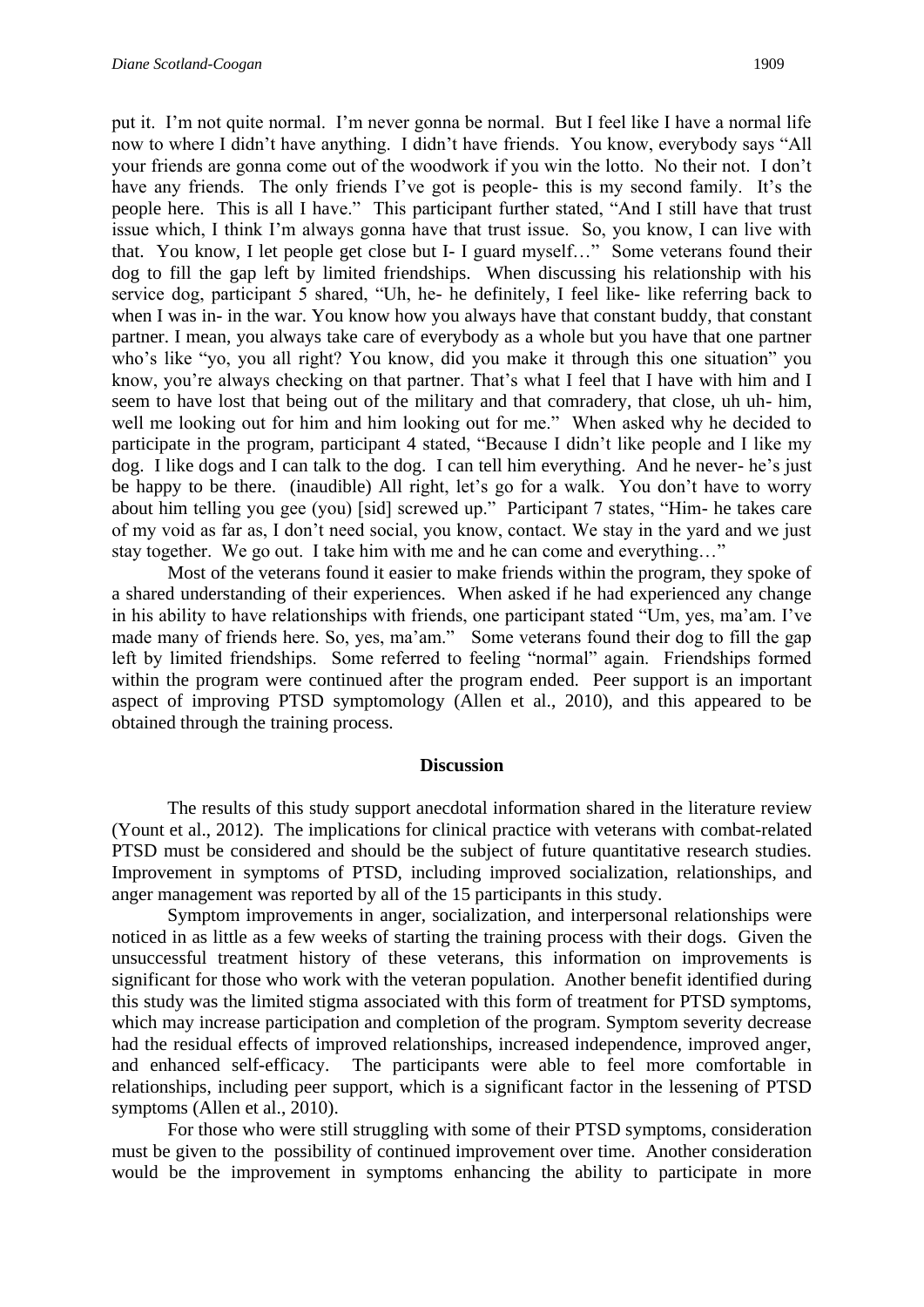traditional forms of therapy. This symptom improvement may include a decrease in anger, the ability to leave their home, improved relationships, and increased independence, all which appeared to provide improved hope for the future.

Given the prevalence of PTSD symptoms and diagnoses in veterans, the small percentage of those with this disorder seeking treatment, and the high dropout rates for PTSD treatments, this type of alternative treatment is greatly needed (Coll et al., 2011; Fisher, 2015; Goetter et al., 2015). From 2000 through 2015, 138,197 cases of PTSD have been diagnosed among veterans of the Gulf wars. Given that this data does not include warriors from previous wars, we can conclude that these numbers may be much higher (Fisher, 2015). This suggests an increased need for trauma-informed mental health practitioners utilizing evidence-based treatments for PTSD, which are successful and are not subject to the military's stigma of mental health treatment.

Limitations for this qualitative research may include small sample size, methods of sampling, generalizability, reliability, and validity. As the purpose of the study is to gain rich, detailed information about the veteran's experience and not to generalized findings to this population, it was appropriate to keep the number of participants somewhat small. The smaller number allows for the phenomenon to be exhaustively explored to provide the substantive detail needed for a better understanding of the research topic.

The potential for researcher bias was anticipated as this researcher has worked with children and veterans with PTSD. To mitigate this bias,the researcher to identify potential assumptions and to ensure to not ask leading questions. These steps, along with the triangulation of meaningful units of each case supporting the final report, and having transcripts, themes, and patterns reviewed by three separate researchers, one a retired psychotherapist with the Air Force, and two professors who teach research in a graduate program, potential of researcher bias influencing results was minimized.

Future research using quantitative methodology would be the next step to gain further information about the receipt and training of a service dog. Statistical data using a control group would add relevant detail and support to the use of this phenomenon for combatveterans with PTSD. Consideration should be given to future research comparing a training program to simply the receipt of a trained service dog. This subsequent study would add to the field of psychology through an understanding of the phenomenon: is it the service dog, or is it the dog and the training program combined? The data analysis in this study demonstrates a benefit to not only receiving a service dog, but also in training the dog.

### **References**

- Ainsworth, M. S. (1991). Attachments and other affectional bonds across the life cycle. In C. M. Parkes, J. Stevenson-Hinde, & P. Marris (Eds.), *Attachment across the lifecycle*  (pp. 33–51). New York, NY: Routledge.
- Allen, E. S., Rhoades, G. K., Stanley, S. M., & Markman, H. J. (2010). Hitting home: Relationships between recent deployment, posttraumatic stress symptoms, and marital functioning for Army couples. *Journal of Family Psychology*, *24*(3), 280-288.
- American Psychiatric Association. (2013). *Diagnostic and statistical manual of mental disorders* (5th ed.). Washington, DC: Author.
- Baumgartner, T., Heinrichs, M., Vonlanthen, A., Fischbacher, U., & Fehr, E. (2008). Oxytocin shapes the neural circuitry of trust and trust adaptation in humans. *Neuron*, *58*(4), 639-650.
- Beks, T. (2016). Walking on eggshells: The lived experience of partners of veterans with PTSD. *The Qualitative Report*, *21*(4), 645-660. Retrieved from <https://nsuworks.nova.edu/tqr/vol21/iss4/4>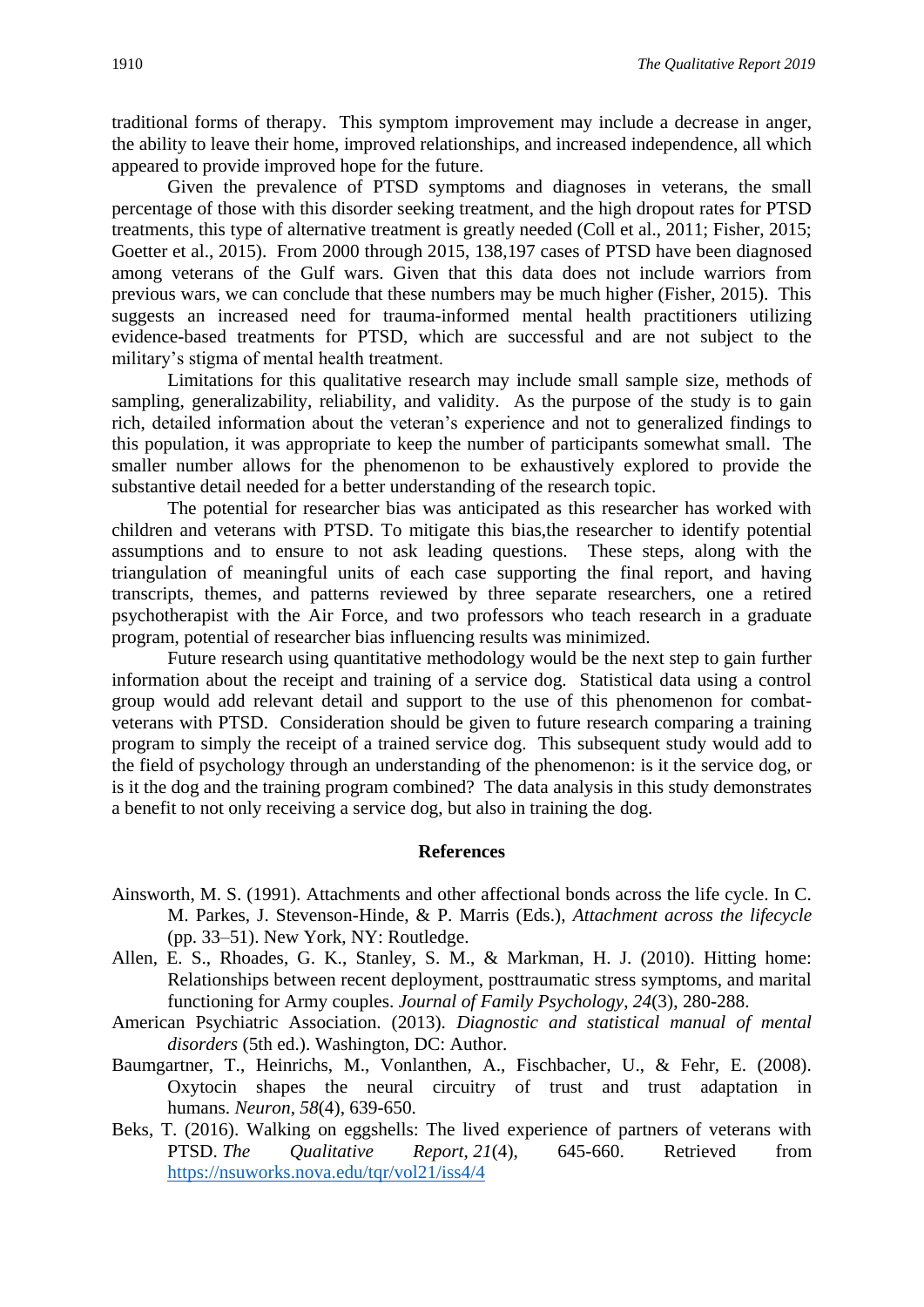Bowlby, J. (1973). *Attachment and loss, Vol. II: Separation*. New York, NY: Basic Books.

- Buchheim, A., Heinrichs, M., George, C., Pokorny, D., Koops, E., Henningsen, P., . . . Gundel, H. (2009). Oxytocin enhances the experience of attachment security. *Psychoneuroendocrinology*, *34*(9), 1417–1422.
- Coll, J. E., Weiss, E. I., & Yarvis, J. S. (2011). No one leaves unchanged: Insights for civilian mental health care professionals into the military experience and culture. *Social Work in Health Care, 50*(7), 487-500.
- De Dreu, C. K. (2012). Oxytocin modulates the link between adult attachment and cooperation through reduced betrayal aversion. *Psychoneuroendocrinology*, *37*(7), 871-880.
- Dekel, R., & Monson, C. M. (2010). Military-related post-traumatic stress disorder and family relations: Current knowledge and future directions. *Aggression and Violent Behaviour, 15*(4)*,* 303-309. doi:10.1016/j.avb.2010.03.001
- DiGiuseppe, R., & Tafrate, R. C. (2003). Anger treatment for adults: A meta-analytic review. *Clinical Psychology: Science and Practice*, *10*(1), 70-84.
- DiSimplicio, M., Massey-Chase, R., Cowen, P. J., & Harmer, C. J. (2008). Oxytocin enhances processing of positive versus negative emotional information in healthy male volunteers. *Journal of Psychopharmacology,* 23(3), 241-248.
- Ditzen, B., Schaer, M., Gabriel, B., Bodenmann, G., Ehlert, U., & Heinrichs, M. (2009). Intranasal oxytocin increases positive communication and reduces cortisol levels during couple conflict. *Biological Psychiatry*, *65*(9), 728-731.
- Fisher, H. (2015). *A guide to U.S. military casualty statistics: Operation Freedom's Sentinel, Operation Inherent Resolve, Operation New Dawn, Operation Iraqi Freedom, and Operation Enduring Freedom.* Retrieved from <http://www.fas.org/sgp/crs/natsec/RS22452.pdf>
- Fraley, R. C. (2010). *A brief overview of adult attachment theory and research*. Retrieved from<http://labs.psychology.illinois.edu/~rcfraley/attachment.htm>
- Goetter, E. M., Bui, E., Ojserkis, R. A., Zakarian, R. J., Brendel, R. W., & Simon, N. M. (2015). A systematic review of dropout from psychotherapy for posttraumatic stress disorder among Iraq and Afghanistan combat veterans. *Journal of Traumatic Stress, 28*(5), 1-9. doi: 10.1002/jts.22038
- Guastella, A. J., Mitchell, P. B., & Mathews, F. (2008). Oxytocin enhances the encoding of positive social memories in humans. *Biological Psychiatry*, *64*(3), 256-258.
- Guay, S., Billette, V., & Marchand, A. (2006). Exploring the links between posttraumatic stress disorder and social support: Processes and potential research avenues. *Journal of Traumatic Stress: Official Publication of The International Society for Traumatic Stress Studies*, *19*(3), 327-338.
- Handlin, L., Hydbring-Sandberg, E., Nilsson, A., Ejdebäck, M., Jansson, A., & Uvnäs-Moberg, K. (2011). Short-term interaction between dogs and their owners: Effects on oxytocin, cortisol, insulin and heart rate—An exploratory study. *Anthrozoös*, *24*(3), 301-315.
- Hoge, C. W., Auchterlonie, J. L., & Milliken, C. S. (2006). Mental health problems, use of mental health services, and attrition from military service after returning from deployment to Iraq or Afghanistan. *Journal of the American Medical Association, 295*(9), 1023–1032. doi:10.1007/s11606-009-1117-3
- Holcomb, R., & Meacham, M. (1989). Effectiveness of an animal assisted therapy program in an inpatient psychiatric unit. *Anthrozoos, 11*, 259-264.
- Kashdan, T. B., Julian, T., Merritt, K., & Uswatte, G. (2006). Social anxiety and posttraumatic stress in combat veterans: Relations to well-being and character strengths. *Behaviour Research and Therapy*, *44*(4), 561-583.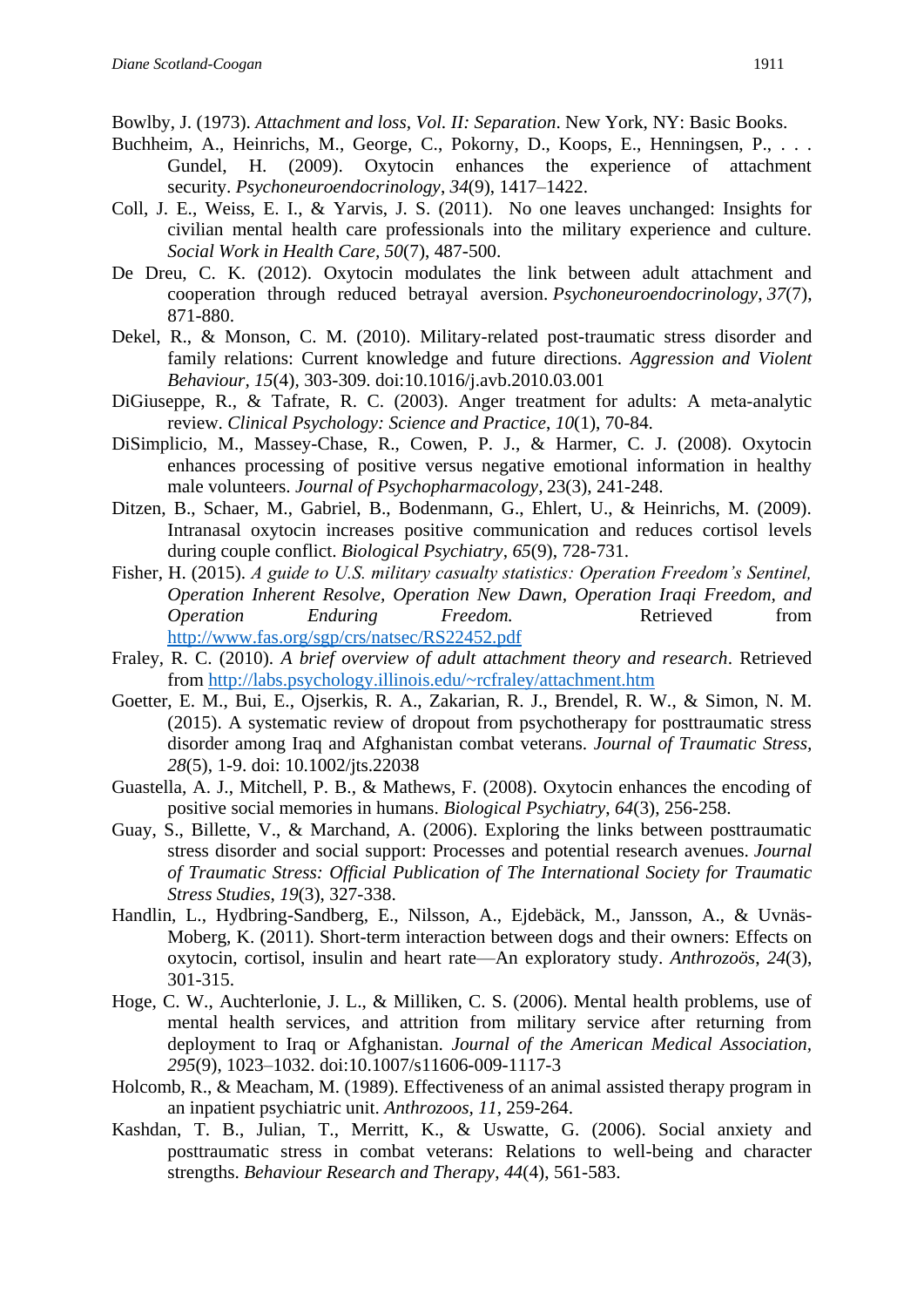- Knisely, J. S., Barker, S. B., & Barker, R. T. (2012). *Research on benefits of canine-assisted therapy for adults in nonmilitary settings.* Retrieved from [https://habricentral.org/resources/684/download/knisely\\_barker\\_barker](https://habricentral.org/resources/684/download/knisely_barker_barker-canine_assisted_therapy_in_nonmil_settings.pdf)[canine\\_assisted\\_therapy\\_in\\_nonmil\\_settings.pdf](https://habricentral.org/resources/684/download/knisely_barker_barker-canine_assisted_therapy_in_nonmil_settings.pdf)
- Kosfeld, M., Heinrichs, M., Zak, P. J., Fischbacher, U., & Fehr, E. (2005). Oxytocin increases trust in humans. *Nature, 435*(7042), 673-676. doi:10.1038/nature03701
- Kruger, K. A., & Serpell, J. A. (2011). Animal-assisted interventions in mental health: Definitions and theoretical foundations. In A. H. Fine & E. D. Fine (Eds.), *Handbook on animal-assisted therapy: Theoretical foundations and guidelines for practice* (2nd ed., pp. 21-38). Cambridge, MA: Academic Press.
- Laffaye, C., Cavella, S., Drescher, K., & Rosen, C. (2008). Relationships among PTSD symptoms, social support, and support source in veterans with chronic PTSD. *Journal of Traumatic Stress: Official Publication of The International Society for Traumatic Stress Studies*, *21*(4), 394-401.
- Lee, H. J., Macbeth, A. H., Pagani, J. H., & Young, W. S. (2009). Oxytocin: The great facilitator. Progress in Neurobiology, *88*(2), 127-151. doi: 10.1016/j.pneurobio.2009.04.001.
- MacDonald, K., & MacDonald, T. M. (2010). The peptide that binds: A systematic review of oxytocin and its prosocial effects in humans. *Harvard Review of Psychiatry*, *18*(1), 1- 21.
- Mansfield, A. J., Schaper, K. M., Yanagida, A. M., & Rosen, C. S. (2014). One day at a time: The experiences of partners of veterans with posttraumatic stress disorder. *Professional Psychology: Research and Practice*, *45*(6), 488-495. doi:10.1037/a0038422
- Meis, L. A., Barry, R. A., Kehle, S. M., Erbes, C. R., & Polusny, M. A. (2010). Relationship adjustment, PTSD symptoms, and treatment utilization among coupled National Guard soldiers deployed to Iraq. *Journal of Family Psychology*, *24*(5), 560-567. doi:10.1037/a0020925
- Mikulincer, M., Ein-Dor, T., Solomon, Z., & Shaver, P. R. (2011). Trajectories of attachment insecurities over a 17-year period: A latent growth curve analysis of the impact of war captivity and posttraumatic stress disorder. *Journal of Social & Clinical Psychology*, *30*(9), 960-984. doi:10.1521/jscp.2011.30.9.960
- Mikulincer, M., & Shaver, P. R. (2007). Boosting attachment security to promote mental health, prosocial values, and inter-group tolerance. *Psychological Inquiry*, *18*(3), 139- 156.
- Monson, C. M., Taft, C. T., & Fredman, S. J. (2009). Military-related PTSD and intimate relationships: From description to theory-driven research and intervention development. *Clinical Psychology Review*, *29*(8), 707–714. doi:10.1016/j.cpr.2009.09.002
- Morland, L. A., Love, A. R., Mackintosh, M. A., Greene, C. J., & Rosen, C. S. (2012). Treating anger and aggression in military populations: Research updates and clinical implications. *Clinical Psychology: Science and Practice*, *19*(3), 305-322.
- National Council of Child Abuse and Family Violence. (2015). *Combat vets most prone to domestic abuse.* Retrieved from [https://consumer.healthday.com/public-health](https://consumer.healthday.com/public-health-information-30/domestic-violence-news-207/combat-vets-most-prone-to-domestic-abuse-505408.html)[information-30/domestic-violence-news-207/combat-vets-most-prone-to-domestic](https://consumer.healthday.com/public-health-information-30/domestic-violence-news-207/combat-vets-most-prone-to-domestic-abuse-505408.html)[abuse-505408.html](https://consumer.healthday.com/public-health-information-30/domestic-violence-news-207/combat-vets-most-prone-to-domestic-abuse-505408.html)
- Nave, G., Camerer, C., & McCullough, M. (2015). Does oxytocin increase trust in humans? A critical review of research. *Perspectives on Psychological Science*, *10*(6), 772-789.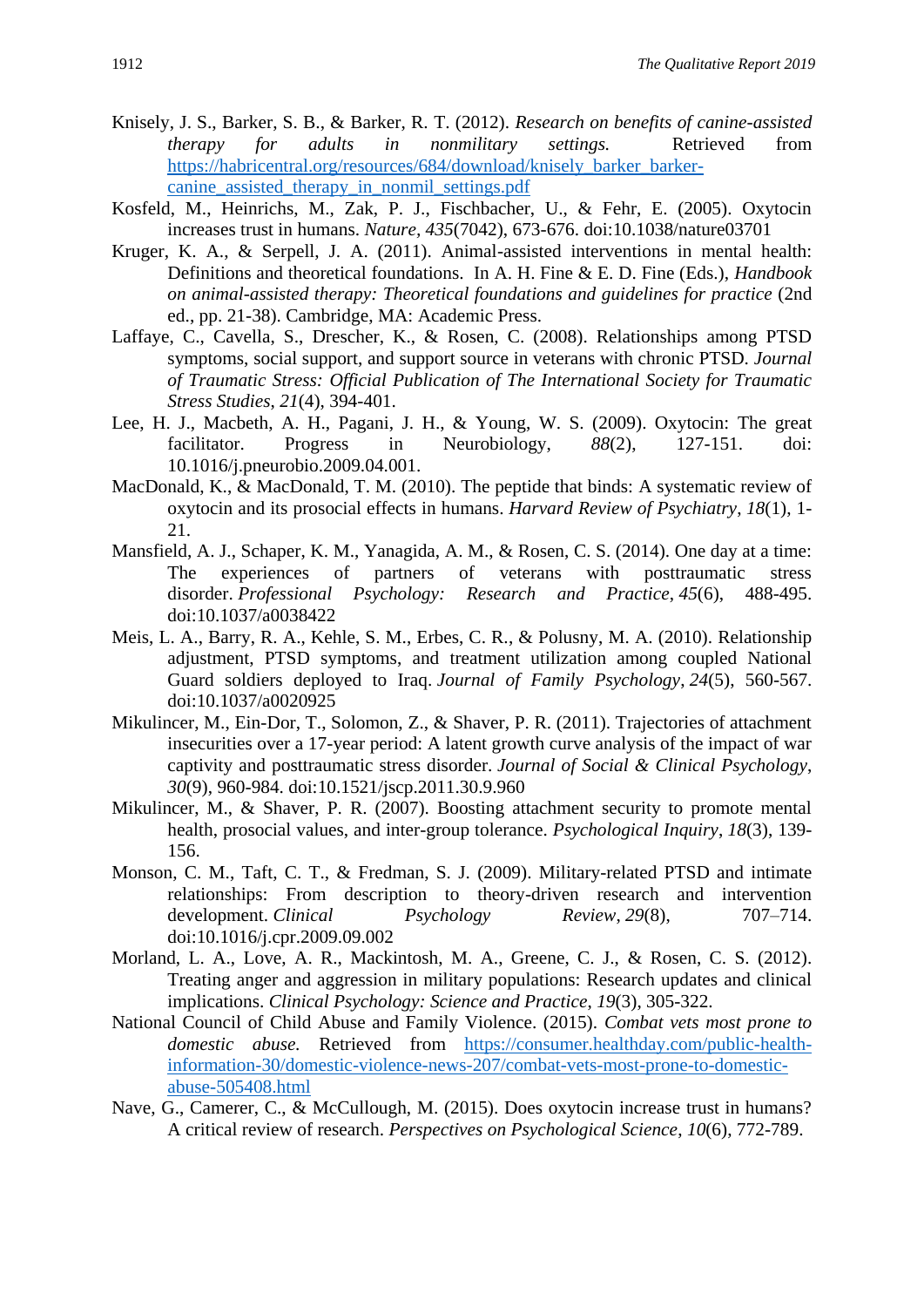- Odendaal, J. S. J., & Meinjes, R. A. (2003). Neurophysiological correlates of affiliative behavior between humans and dogs. *The Veterinary Journal, 165*, 296-301. doi:10.1016/S1090-0233(02)00237-X
- Renaud, E. F. (2008). The attachment characteristics of combat veterans with PTSD. *Traumatology, 14*(3), 1-12. doi: 10.1177/1534765608319085
- Rothbaum, B. O. (2013). Service dogs in military medicine. *Psychiatric Annals, 43*(6), 291- 291. doi: 10.3928/00485713-20130605-10
- Rubenstein, D. A. (2012). Perspectives. *U.S. Army Medical Department Journal,* 1-4. Retrieved from the state of the state of the state of the state of the state of the state of the state of the state of the state of the state of the state of the state of the state of the state of the state of the state of [https://www.cs.amedd.army.mil/FileDownloadpublic.aspx?docid=73e8d2aa-1a2a-](https://www.cs.amedd.army.mil/FileDownloadpublic.aspx?docid=73e8d2aa-1a2a-467d-b6e3-e73652da8622)[467d-b6e3-e73652da8622](https://www.cs.amedd.army.mil/FileDownloadpublic.aspx?docid=73e8d2aa-1a2a-467d-b6e3-e73652da8622)
- Stake, R. E. (1995). *The art of case study research.* Thousand Oakes, CA: Sage.
- Stake, R. E. (2006). *Multiple case study analysis.* New York, NY: Guilford Press.
- Stern, S. L., Donahue, D. A., Allison, S., Hatch, J. P., Lancaster, C. L., Benson, T. A., & . . . Peterson, A. L. (2013). Potential benefits of canine companionship for military veterans with posttraumatic stress disorder (PTSD). *Society & Animals*, *21*(6), 568- 581. doi:10.1163/15685306-12341286
- Taylor, M. F., Edwards, M. E., & Pooley, J. A. (2013). "Nudging them back to reality": Toward a growing public acceptance of the role dogs fulfill in ameliorating contemporary veterans' PTSD symptoms. *Anthrozoös*, *26*(4), 593-611.
- U.S. Department of Veteran Affairs. (2015). *Anger and trauma.* Retrieved from <https://www.ptsd.va.gov/understand/related/anger.asp>
- van der Kolk, B. A. (2001). The psychobiology and psychopharmacology of PTSD. *Human Psychopharmacology: Clinical and Experimental*, *16*(l1), S49-S64. doi:10.1002/hup.270
- Van Ijzendoorn, M. H., & Bakermans-Kranenburg, M. J. (2012). A sniff of trust: Metaanalysis of the effects of intranasal oxytocin administration on face recognition, trust to in-group, and trust to out-group. *Psychoneuroendocrinology*, *37*(3), 438-443. doi:10.1016/j.psyneuen.2011.07.008
- Watson Institute for International and Public Affairs. (2015). *U.S. veterans and military families.* Retrieved from<http://watson.brown.edu/costsofwar/costs/human/veterans>
- Whealin, J. M. (2015). *Warzone-related stress reactions: What veterans need to know.*  Retrieved from <http://www.militaryspot.com/publications/warzonerelated.pdf>
- Yin, R. K. (2012). Case study methods. In H. Cooper, P. M. Camic, D. L. Long, A. T. Panter, D. Rindskopf, K. J. Sher, . . . K. J. Sher (Eds.), *APA handbook of research methods in psychology, Vol 2: Research designs: Quantitative, qualitative, neuropsychological, and biological* (pp. 141-155). Washington, DC, US: American Psychological Association. doi:10.1037/13620-009
- Yount, R. A., Olmert, M. D., & Lee, M. R. (2012). *Service dog training program for treatment of posttraumatic stress in service members.* Retrieved from [https://habricentral.org/resources/698/download/yount\\_olmert\\_lee](https://habricentral.org/resources/698/download/yount_olmert_lee-service_dog_training_PTSD.pdf)[service\\_dog\\_training\\_PTSD.pdf](https://habricentral.org/resources/698/download/yount_olmert_lee-service_dog_training_PTSD.pdf)
- Zak, P. J., Stanton, A. A., & Ahmadi, S. (2007). Oxytocin increases generosity in humans. *PloS one*, *2*(11), e1128.